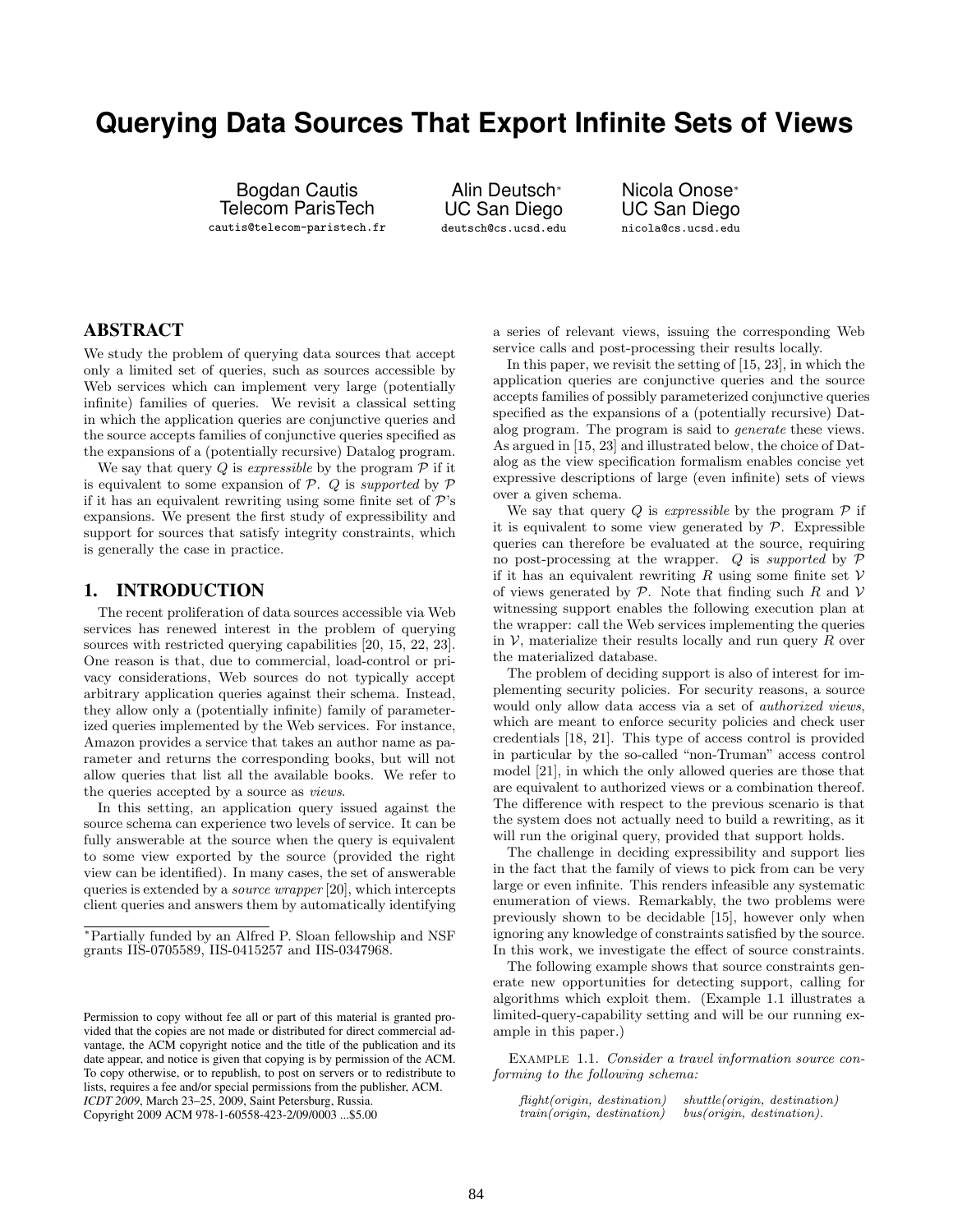The source admits only views concerning arbitrary-length itineraries by plane, such that Paris is reachable by train or bus from the destination airport. This family of views is described as the set of all expansions of the distinguished IDB predicate ans in program P below:

$$
ans(A, B) := f(A, C), ind(C, B)
$$
  

$$
ind(C, B) := f(C, B), b(B, "Paris")
$$
  

$$
ind(C, B) := f(C, C'), ind(C', B)
$$
  

$$
ind(C, B) := f(C, B), t(B, "Paris")
$$

Consider a query that asks for 2-leg itineraries ending in an airport from which Paris is reachable by train, bus and shuttle.

$$
Q: q(A, B) := f(A, C), f(C, B), t(B, "Paris"),
$$
  

$$
b(B, "Paris"), s(B, "Paris")
$$

Clearly,  $Q$  is neither expressible nor supported by  $\mathcal P$  because the views generated by  $P$  do not even mention shuttle information. However, suppose we knew the following constraint to hold on the source (stating that any city pair connected by train and bus is also connected by shuttle):

$$
\forall A, S \ t(A, S) \land b(A, S) \longrightarrow s(A, S). \tag{1}
$$

Then we would like the wrapper to find the rewriting

$$
(R) \t r(A, B) : - V_1^b(A, B), V_1^t(A, B)
$$

where  $\{V_i^b\}_{i\geq 1}$  (resp.  $\{V_i^t\}_{i\geq 1}$ ) are families of views generated by  $P$ , returning endpoints of itineraries of i flight legs where the destination has a bus link (resp. a train link) to Paris. Indeed, it can be checked that  $R$  is equivalent to  $Q$  on all databases satisfying  $(1)$ . Therefore Q is supported by  $\mathcal P$ when (1) holds.

Contributions. In this paper, we carry out the (to the best of our knowledge) first study of the problems of expressibility and support under source constraints. In particular, our contributions include:

Most permissive restrictions for decidability. We identify practically relevant restrictions on the program which ensure decidability under a mix of key and weakly acyclic foreign key constraints and beyond. The restrictions are particularly useful as they enable decidability via a reduction to the constraint-free case, which allows one to modularly "plug in" any existing algorithm to this end (such as those in [15, 22, 23] or the one we propose here for an improved upper bound). We show that these restrictions are as permissive as possible, since their slightest relaxation leads to undecidability in the presence of even a single key constraint. This result is counter-intuitive, since the existence of a rewriting of a conjunctive query using a finite set of non-parameterized conjunctive query views under key constraints (and beyond) is known to be decidable in NP.

A widely-applicable sound test. It is unsatisfactory in practice to refuse to test support and expressibility when the decidability restrictions are violated. A more useful approach consists in devising an algorithm which functions as a decision procedure under these restrictions, yielding only a best-effort "approximation" otherwise. One pragmatic articulation of what "approximation" could mean in this context is the following: the algorithm should be sound (i.e. no false positives) yet it may return false negatives (i.e. is not complete) for inputs that do not obey the decidability restrictions. We present such an algorithm for both expressibility and support, applicable to arbitrary programs under weakly acyclic sets of embedded dependencies [1], which are sufficiently expressive to capture key and foreign key constraints and beyond. The algorithm runs in deterministic exponential time in the size of the query, the size of the program and the maximum size of a constraint, which is as good as the best algorithm for rewriting queries using a finite list of views.

As a side-effect of our investigation, we settle two open problems left from prior work in the constraint-free setting.

Improved, practically tight upper bounds. We improve the previously best known upper bounds for deciding support in the constraint-free case: from non-deterministic exponential time in [23] and doubly-exponential time in [15], to deterministic exponential time in combined query and program size. Notice that in a practical implementation, the non-deterministic exponential time upper bound of [23] would still result in a doubly-exponential algorithm. The improvement is achieved using the sound algorithm mentioned above, which provably acts as an exponential-time decision procedure in the absence of constraints. We show our algorithm to be optimal in the program size (we give a deterministic EXPTIME lower bound for fixed query) and optimal for practical purposes in the query size (we give an NP lower bound for fixed program). The question of the tightness of this NP lower bound remains open. An interesting consequence of our new upper bound is that, in practical implementations, rewriting using an infinite set of views is no more expensive than using finitely many views listed individually (still deterministic exponential time).

The relationship between expressibility and support. We establish that expressibility and support are inter-reducible in PTIME in both the absence and the presence of constraints. This enables us to characterize the complexity of expressibility as well, and to employ the same algorithm for solving both problems. The result comes as a pleasant surprise, since prior work reports distinct upper bounds for these problems, suggesting (in line with intuition) that finding a rewriting of the query using program expansions is harder than finding a single equivalent expansion.

A one-size-fits-all solution. It is remarkable (and practically appealing) that all our upper bound results are based on the same algorithm for support, which serves simultaneously as (i) an essentially optimal decision procedure in the constraint-free case, improving prior upper bounds, (ii) a decision procedure under constraints in all known decidable cases, (iii) a sound procedure in general, and (iv) all of the above for the problem of expressibility, due to our inter-reducibility result.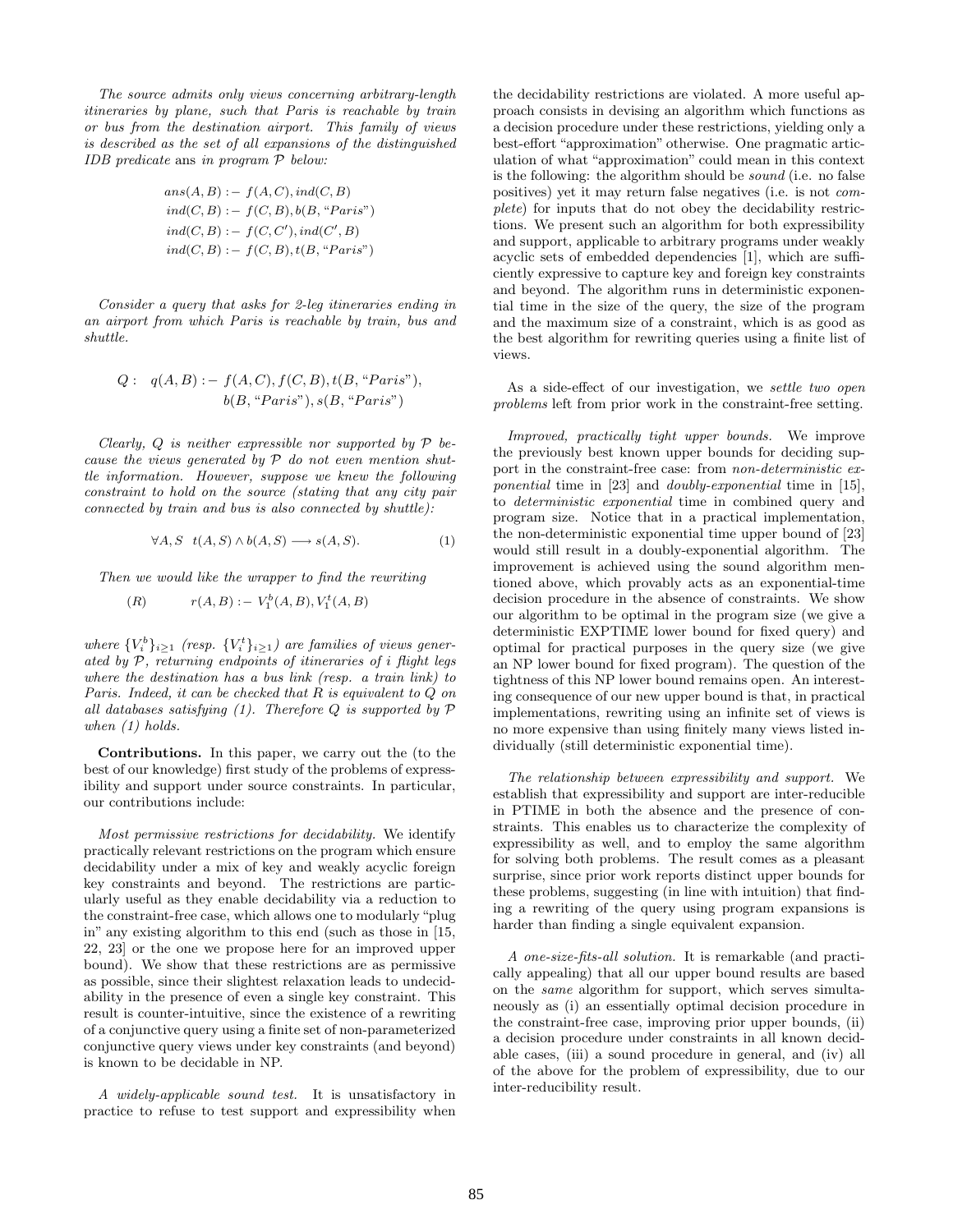Parameters. For presentation simplicity, in this paper we ignore the presence of parameters in the views generated by the program, handling parameters in the extended version [4].

Paper outline. After introducing preliminary concepts, results and notation in Section 2, in Section 3 we establish the PTIME inter-reducibility of expressibility and support. Section 4 presents decidable restrictions and Section 5 contains a sound algorithm in the case of general constraints. We also show there the improved upper bounds for the constraint-free setting (Section 5.1). We map the boundaries of decidability in Section 6. We discuss related work in Section 7 and conclude in Section 8. The extended version [4] contains the proofs.

#### 2. PRELIMINARIES

We denote with CQ the language of conjunctive queries. **Constraints.** We consider constraints  $\xi$  of the form

$$
\forall \bar{u} \forall \bar{w} \; \phi(\bar{u}, \bar{w}) \longrightarrow \exists \bar{v} \; \psi(\bar{u}, \bar{v})
$$

where  $\phi$  (the *premise*) and  $\psi$  (the *conclusion*) are conjunctions of relational or equality atoms. Such constraints are known as embedded dependencies and are sufficiently expressive to specify all usual integrity constraints, such as keys, foreign keys, inclusion, join, multivalued dependencies, EGDs, TGDs etc. [1]. We call  $\phi$  the *premise* and  $\psi$  the conclusion. If  $\bar{v}$  is empty, then  $\xi$  is a full dependency. If  $\psi$  consists only of equality atoms, then  $\xi$  is an equality-generating dependency (EGD). If  $\psi$  consists only of relational atoms, then  $\xi$  is a tuple-generating dependency  $(TGD)$ . If the premise and conclusion of a TGD contain one atom each, we call it an inclusion dependency (IND). An IND in which the variables  $\bar{u}$  appear precisely in the key attributes of the relation mentioned in the conclusion is a foreign key constraint. A key constraint on relation R can be expressed by the EGD  $\forall \bar{u}, \bar{v}_1, \bar{v}_2 \ R(\bar{u}, \bar{v}_1) \wedge R(\bar{u}, \bar{v}_2)$  $\overline{v}_1 = \overline{v}_2$ . We write  $A \models C$  if the instance A satisfies all the constraints in  $\mathcal{C}$ .

Containment and Equivalence. Query  $Q_1$  is contained in query  $Q_2$  under the set  $\mathcal C$  of constraints (denoted  $Q_1 \sqsubseteq_{\mathcal{C}} Q_2$  iff  $Q_1(D) \subseteq Q_2(D)$  for every database  $D \models \mathcal{C}$ , where  $Q(D)$  denotes the result of Q on D.  $Q_1$  is equivalent to  $Q_2$  under C (denoted  $Q_1 \equiv_c Q_2$ ) iff  $Q_1 \sqsubseteq_c Q_2$  and  $Q_2 \sqsubseteq_{\mathcal{C}} Q_1$ .

**Mappings.** A *partial mapping* from CQ query  $Q_1$  to CQ query  $Q_2$  is a function h from the variables and constants of  $Q_1$  to the variables and constants of  $Q_2$  such that (i) h is the identity mapping on all constants, and (ii) for every relational atom (also called subgoal)  $R(\bar{X})$  of  $Q_1$ , if h is defined for all variables in  $(\bar{X})$ , then  $R(h(\bar{X}))$  is a subgoal of  $Q_2$ . A homomorphism from a set of subgoals  $C_1$  to a set of subgoals  $C_2$  is a partial mapping from the query  $Q_1() := C_1$ to the query  $Q_2() := C_2$  which is defined on all variables of  $Q_1$ . A *containment mapping* from CQ query  $Q_1$  with tuple of head variables  $\bar{X}_1$  to CQ query  $Q_2$  with tuple of head variables  $\bar{X}_2$  is a homomorphism h from  $Q_1$  to  $Q_2$  such that  $h(X_1) = X_2$ . We represent mappings as sets of pairs associating variables with either variables or constants, and use the notation  $X: Y$  for the pair  $(X, Y)$ . The union of two mappings is simply the union of their sets of pairs. A mapping is consistent if it does not map the same variable to two distinct values. A set of mappings is compatible if their union is consistent. Composition of mappings is the standard function composition, denoted by the operator  $\circ$ .

Expansion using views. Given a  $CQ$  query R formulated in terms of a set of view names  $\mathcal{V}(\text{where the views are})$ also CQs), the *expansion* of query R w.r.t. the views in  $V$ (denoted  $expand_{\mathcal{V}}(R)$ ) is the query E obtained as follows: every subgoal  $V(X)$  in R is replaced by a copy of the body of  $V$ , in which the head variables of  $V$  are renamed to  $X$ and all other variables are replaced by variables occurring in no other view bodies introduced during the expansion. It is easy to see that this variable renaming defines a homomorphism  $h$  from  $V$  into the expansion  $E$ , which we refer to as the expansion homomorphism.

Rewriting using views. We say that a conjunctive query R formulated in terms of view names  $\mathcal V$  is a rewriting of a query  $Q$  using  $V$  under a set  $C$  of dependencies iff  $Q \equiv_{\mathcal{C}} \text{expand}_{\mathcal{V}}(R).$ 

Equivalence under views and constraints. Given queries  $R_1, R_2$  formulated in terms of the view names in V and a set of dependencies  $\mathcal{C}$ , we say that  $R_1$  is equivalent to  $R_2$  under  $V$  and  $C$ , denoted  $R_1 \equiv_C^V R_2$ , iff  $expand_{\mathcal{V}}(R_1) \equiv_{\mathcal{C}} expand_{\mathcal{V}}(R_2).$ 

The chase. We will use the classical *chase* procedure for rewriting conjunctive queries using a set of embedded dependencies [1]. For arbitrary sets  $C$  of dependencies, the chase is not guaranteed to terminate. The least restrictive condition on  $\mathcal C$  known to date which is sufficient to ensure termination of the chase with  $\mathcal C$  regardless of the query  $Q$ is called *weak acyclicity*  $[10]$  (see also  $[9]$ ). Weak acyclicity of  $\mathcal C$  implies termination of the chase of  $Q$  with  $\mathcal C$  in time polynomial in the size of  $Q$  and exponential in the size of  $C$ . Assuming termination of the chase, we denote with  $chaseC(Q)$  the query obtained by chasing conjunctive query  $Q$  with  $C$  to termination (this query is unique up to equivalence). Besides introducing new variables (for instance due to chasing with TGDs), the chase may equate the original variables of Q to constants or to each other (for instance due to chasing with key constraints) [1]. Denoting this variable renaming with  $r$ , it is a well-known fact that  $r$  is a homomorphic mapping from  $Q$  into  $chase_C(Q)$ , also called the *chase* homomorphism [1].

Datalog expansions. A finite expansion (in short "expansion") of an IDB predicate  $p$  of a Datalog program  $P$  is a CQ query with head  $p(\bar{X})$  and body obtained as follows: initialize the body to *body* :=  $p(X)$ , then apply the following expansion step a finite number of times until no more IDBs are left in the body: for every IDB goal  $g_i$  in the body, pick a rule  $r_i$  in  $P$  defining  $g_i$  and collect all picked rules in a list V. Treating V as views, replace body with  $\exp$ *and*<sub>v</sub> $(body)$ , where each  $g_i$  is expanded using  $r_i$ . The set of expansions of  $P$  is infinite if  $P$  is recursive.

Convention. In the remainder of this paper, unless explicitly stated otherwise, all queries and views are conjunctive queries, all programs are Datalog programs, and all dependencies are embedded dependencies.

#### 3. EXPRESSIBILITY VERSUS SUPPORT

We say that a view  $V$  is *generated* by program  $P$  if  $V$  is a  $CQ$  expansion of  $P$ .

DEFINITION 3.1. Given a Datalog program  $P$ , a conjunctive query  $Q$  and a set of embedded dependencies  $C$ , we say that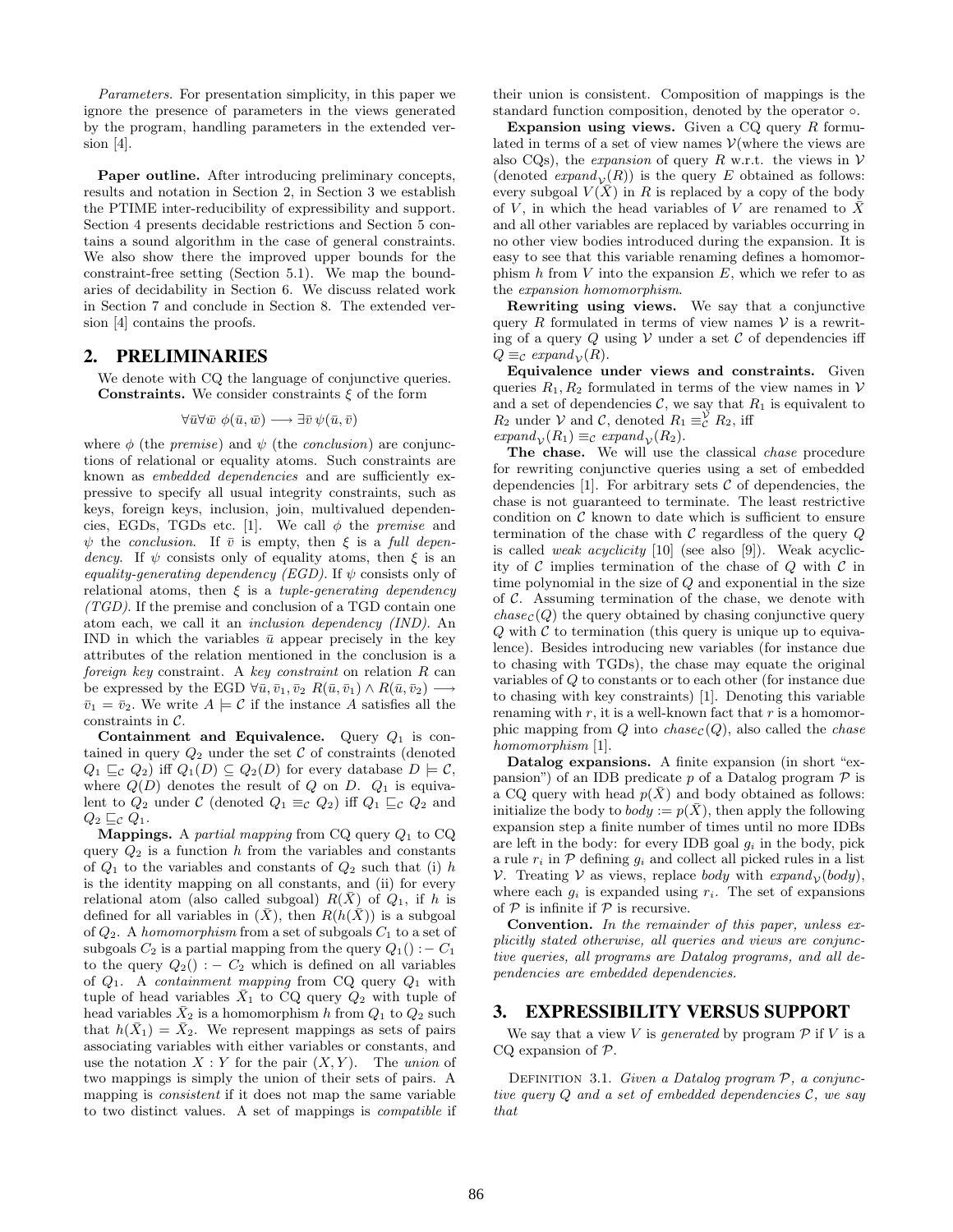- 1. Q is supported by  $P$  under  $C$  (denoted SUPP $^{\mathcal{C}}_{\mathcal{P}}(Q)$ ), iff there is a finite set of views  $V$  generated by  $P$  and a conjunctive query rewriting of  $Q$  using  $V$  under  $C$ .
- 2. Q is expressible by  $P$  under  $C$  (denoted  $\text{EXPR}_{\mathcal{P}}^{\mathcal{C}}(Q)$ ), iff  $Q$  is equivalent under  $C$  to some view  $V$  generated by  $\mathcal P$ .

In previous work, the problems of support and expressibility were introduced separately (in [15], respectively [23]). They were shown to be decidable, yet their reported complexity upper bounds were different even in the absence of constraints: doubly-exponential deterministic time for support [15], and EXPTIME for expressibility [23]. These results seemed to follow the intuition that finding a rewriting of the query using some expansions of the program is harder than finding a single equivalent expansion.

We establish a counter-intuitive relationship between the two problems, showing them to be inter-reducible in polynomial time even in the presence of dependencies.

THEOREM 3.1. Let  $C$  be a weakly acyclic set of embedded dependencies. Then there is a reduction from the problem of support of a query  $Q$  by a program  $P$  under  $C$  to an instance of the expressibility problem, which is in PTIME in the size of  $Q$  and  $P$  and in EXPTIME in the size of  $C$ .

COROLLARY 3.1. If the size of the schema (with dependencies) is bounded by a constant, then there is a PTIME reduction from support to expressibility provided the set of embedded dependencies is weakly acyclic.

COROLLARY 3.2. In the absence of dependencies, there is a PTIME reduction from support to expressibility.

The next result shows the existence of a polynomial-time reduction in the other direction, requiring no restrictions on the embedded dependencies.

THEOREM 3.2. Expressibility reduces in PTIME to support.

In particular, since dependency-free support is known to be decidable [15], Theorem 3.2 implies decidability of dependency-free expressibility, with the same complexity.

#### 4. DECIDABLE CASES

In this section, we give restrictions under which the problems of expressibility and support are decidable under constraints. As will be seen in Section 6, the restrictions are needed because the two problems are in general undecidable, and they are fairly tight, in the sense that even slight relaxations thereof lead to undecidability.

Because it is interesting in its own right, we show a particular route to decidability based on reducing to the dependency-free setting, which is known to be decidable [15]. However, this does not yet provide the improved upper bound, which requires improving prior results for the dependencyfree case. We shall do so in Section 5, obtaining a more general result: a novel algorithm that does not rely on reduction to the dependency-free case, but serves as an optimal decision procedure when dependencies are absent or when they satisfy the restrictions presented in this section, and gracefully degenerates to a sound procedure otherwise.

We introduce properties of the program and of the views it generates that suffice for our reduction to the dependencyfree case. The idea is to pre-process the program to explicitly incorporate into it the knowledge about the dependencies, so that these can then be ignored, thus reducing the problem to dependency-free expressibility and support for the new program. The pre-processing technique relies on the chase procedure. This was a natural choice, as the chase tool has been traditionally employed successfully to reduce classical decision problems (such as query equivalence or implication of dependencies [1]) from the presence of dependencies to their absence. We start with expressibility.

Given a Datalog program  $P$ , we denote with  $chasec(P)$ the program obtained by chasing each rule of  $P$  with  $C$ .

DEFINITION 4.1 (C-LOCAL PROGRAM). Let  $\mathcal C$  be a weakly acyclic set of dependencies. We say that a program  $P$  is C-local iff for every view V generated by  $P$  there is a view W generated by chase $c(\mathcal{P})$ , and for every view W generated by chasec( $P$ ) there is a view V generated by  $P$ , such that chase<sub>C</sub>(V) is equivalent to W even in the absence of dependencies.

The intuition behind  $C$ -locality is as follows. Recall that when checking expressibility under  $\mathcal{C}$ , one needs to exhibit some view V generated by  $\mathcal{P}$ , such that  $Q \equiv_{\mathcal{C}} V$ . By the chase theorem [1, 17], if the chase terminates, the equivalence under  $\mathcal C$  reduces to the following equivalence in the absence of dependencies (i.e. under the empty set of dependencies):  $chase_{\mathcal{C}}(Q) \equiv_{\emptyset} chase_{\mathcal{C}}(V)$ . C-locality ensures that the chase of view  $V$  can be avoided by simply searching among the views generated by  $chaseC(\mathcal{P})$ . These must include some W with  $W \equiv_{\emptyset} \text{chase}_{\mathcal{C}}(V)$ , so the existence of  $V$  as above is equivalent to the existence of  $W$  generated by  $chase_{\mathcal{C}}(\mathcal{P})$ , with  $chase_{\mathcal{C}}(Q) \equiv_{\emptyset} W$ . This in turn is by definition dependency-free expressibility of query  $chaseC(Q)$  by program  $chase_{\mathcal{C}}(\mathcal{P})$ . Indeed, we can show the following.

THEOREM 4.1. Let  $Q$  be a conjunctive query,  $C$  a weakly acyclic set of dependencies, and P a C-local program. Then  $\mathrm{EXPR}_{\mathcal{P}}^{\mathcal{C}}(Q)$  holds iff  $\mathrm{EXPR}_{chase_{\mathcal{C}}(\mathcal{P})}^{\emptyset}(chase_{\mathcal{C}}(Q))$  holds.

The reduction of support to the dependency-free case requires an additional restriction on the views generated by the program. In this case, we need to exhibit a set  $V$  of views generated by  $P$  and a rewriting R of Q in terms of  $V$ . Again by the chase theorem [1, 17], this is equivalent (provided the chase terminates) to exhibiting  $V$  and R such that  $chase_{\mathcal{C}}(Q) \equiv_{\emptyset} chase_{\mathcal{C}}(expand_{\mathcal{V}}(R))$ . The idea behind the reduction is to require the views to be such that no matter how they are used in  $R$ , chasing  $R$ 's expansion gives the same result as first chasing each view individually and then expanding  $R$  with the chased views:  $chase_C(expand_V(R)) \equiv_{\emptyset} expand_{\{chase_C(V_1),...,chase_C(V_n)\}}(R).$ Now if  $P$  is C-local, then the chased views are equivalent to some views  $W = \{W_1, \ldots, W_n\}$  generated by chase $c(\mathcal{P})$ , and we have  $chase_{\mathcal{C}}(Q) \equiv_{\emptyset} chase_{\mathcal{C}}(expand_{\mathcal{W}}(R))$ , which is the definition of dependency-free support of  $chase_{\mathcal{C}}(Q)$  by *chase<sub>C</sub>*( $P$ ). We formalize this intuition next.

DEFINITION 4.2 (C-INDEPENDENT VIEW SET). Let  $\mathcal C$  be a weakly acyclic set of dependencies. We say that a set of views  $V = \{V_1, \ldots, V_n\}$  is C-independent iff, for every query  $R'$  formulated in terms of  $V$ , there exists query  $R$  also formulated in terms of  $V$ , such that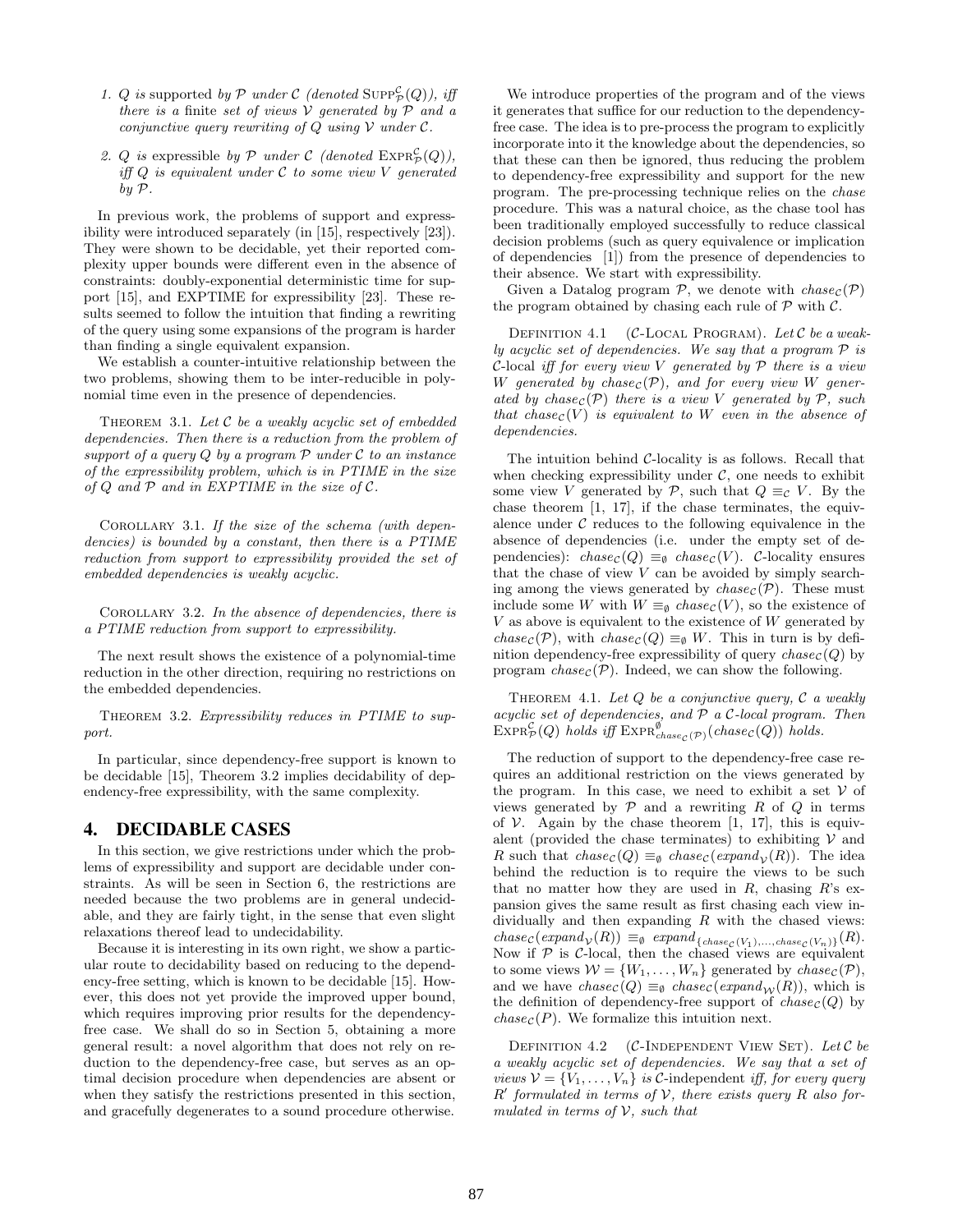(i)  $R' \equiv_{\mathcal{C}}^{\mathcal{V}} R$ ,

(ii) and such that

 $chase_{\mathcal{C}}(expand_{\{V_1,...,V_n\}}(R))$ 

is equivalent even in the absence of dependencies to

$$
expand_{\{chase_{\mathcal{C}}(V_1),...,chase_{\mathcal{C}}(V_n)\}}(R)
$$

Notice that we do not require property (ii) in Definition 4.2 to hold for all queries  $R'$  over  $V$ , since there are potentially many equivalent forms of  $R'$ . It sufficies if one of them satisfies (ii). In that case, we can show the following.

THEOREM 4.2. Let  $Q$  be a conjunctive query,  $C$  a weakly acyclic set of dependencies, and  $P$  a  $C$ -local program. Then, if the views generated by  $P$  are  $C$ -independent, then  $\text{Supp}_\mathcal{P}^\mathcal{C}(Q)$ iff  $\text{Supp}_{\text{chase}_{\mathcal{C}}(\mathcal{P})}^{\emptyset}(\text{chase}_{\mathcal{C}}(Q)).$ 

We next provide various syntactic restrictions on the dependencies in  $\mathcal C$  and on  $\mathcal P$  to guarantee  $\mathcal C$ -independence and C-locality.

THEOREM 4.3. Let  $C$  be a weakly acyclic set of inclusion dependencies. Then any Datalog program P is C-local and every finite subset of its generated views is C-independent.

Theorems 4.1, 4.2 and 4.3 immediately imply that for weakly acyclic sets of inclusion dependencies, expressibility and support reduce to the dependency-free versions:

COROLLARY 4.1. If  $C$  is a weakly acyclic set of inclusion dependencies, then for any program  $P$  and query  $Q$ ,  $\mathrm{EXPR}_{\mathcal{P}}^{\mathcal{C}}(Q)$  iff  $\mathrm{EXPR}_{chase_{\mathcal{C}}(\mathcal{P})}^{\emptyset}(chase_{\mathcal{C}}(Q))$  and  $\text{Supp}_{\mathcal{P}}^{\mathcal{C}}(Q)$  iff  $\text{Supp}_{\text{chase}_{\mathcal{C}}(\mathcal{P})}^{\emptyset}(\text{chase}_{\mathcal{C}}(Q)).$ 

EXAMPLE 4.1. Consider a source for travel data using the following schema:

> train(origin, destination, operator) bus(origin, destination,operator)

where each origin-destination pair is connected by a non-stop leg. It accepts queries for train itineraries with arbitrary many legs in which the same operator is used. It returns the origin, the destination, one intermediary stop and the operator. This family of queries is described by program  $P$ :

$$
(P) \quad ans(A, B, C, O) \quad := \quad ind(A, B, O), ind(B, C, O) \nind(B, C, O) \quad := \quad t(B, B', O), ind(B', C, O) \nind(B, C, O) \quad := \quad t(B, C, O)
$$

Let Q be an application query searching for a one-way trip with connection in Paris, such that starting from Paris one can either continue the trip by bus, and stay with the first operator, or take another train with any available operator.

(Q) 
$$
q(A, B) := t(A, C, O_1), b(C, B, O_1), t(C, B, O_2), C = "Paris"
$$

Notice that  $Q$  is not supported by  $P$  in the absence of constraints (the source does not even allow views mentioning the bus predicate):  $\text{Supp}_{\mathcal{P}}^{\emptyset}(Q)$  does not hold.

Assume that the source satisfies  $C$  which contains the inclusion dependency (2) below, stating that an operator will also cover by bus any leg important enough to be covered by train.

$$
\forall X, Y, O \qquad t(X, Y, O) \longrightarrow b(X, Y, O) \tag{2}
$$

Since  $C$  is (trivially) a weakly acyclic set of INDs, by Corollary 4.1 SUPP $_{\mathcal{P}}^{\mathcal{C}}(Q)$  holds if and only if so does  $\text{Supp}_{\text{chase}_{\mathcal{C}}(\mathcal{P})}^{\emptyset}(\text{chase}_{\mathcal{C}}(Q)).$ 

Chase steps apply on the extensional parts of the second and third rules of P, yielding the new rules (we underline the newly added tuples):

$$
ind(B, C, O) \quad := \quad t(B, B', O), \underline{b(B, B', O)}, \, ind(B', C, O)
$$
  

$$
ind(B, C, O) \quad := \quad t(B, C, O), \underline{b(B, C, O)}
$$

The new program chase  $c(\mathcal{P})$  generates the views  $V_{ij}$  denoting the expansion with i legs from the origin to the intermediary point and j legs from the intermediary point to the destination. This includes the view  $V_{11}$ , which gives the shortest itineraries:

$$
(V_{11}) \quad v(A, B, C, O) := t(A, B, O), b(A, B, O), t(B, C, O), b(B, C, O)
$$

By chasing also the query, we obtain  $Q' = \text{chase}_\mathcal{C}(Q)$ :

$$
(Q') q(A, B) := t(A, C, O_1), b(A, C, O_1), b(C, B, O_1),
$$
  

$$
t(C, B, O_2), b(C, B, O_2), C = "Paris"
$$

Observe that  $\text{Supp}_{chase_C(\mathcal{P})}^{\emptyset}(\text{chase}_C(Q))$  (and  $\text{Supp}_{\mathcal{P}}^{\mathcal{C}}(Q))$  still does not hold because all the views  $V_{ij}$  require that only one operator be used. To enforce this requirement on  $Q'$ , one would need a constraint enforcing that the subgoals  $b(C, B, O_1)$ and  $b(C, B, O_2)$  from  $Q'$  refer to the same operator, making the equality  $O_1 = O_2$  hold.

Key safety. We next introduce the notion of a program being "key-safe", which guarantees  $C$ -locality and  $C$ independence in the presence of key constraints.

Let  $R$  be a relation with an *n*-attribute composite key and let  $\bar{P}=(p_1,\ldots,p_k)$  be an ordered sequence of k distinct values in the range 1 to n. We say that a rule of  $P$  outputs the key of R, by positions  $\bar{P}$ , into the sequence of head variables  $\bar{X} = (X_{i_1}, \ldots, X_{i_k})$  if  $\bar{X}$  appears in the rule body either

- in the positions  $p_1, \ldots, p_k$  of the key attribute sequence of some R-subgoal, with the remaining  $n - k$  positions (if any) of the key being bound to constant values, or
- in the positions  $j_1, \ldots, j_k$  of some *p*-subgoal, where p is an IDB predicate with at least one rule that in turn outputs the key of R by key positions  $\bar{P}$  into the sequence of head variables with indices  $j_1, \ldots, j_k$ .

We say that a subgoal  $g$  outputs the key of  $R$ , by positions  $\bar{P} = (p_1, \ldots, p_k)$ , into the sequence of variables  $\bar{X} =$  $(X_{i_1},\ldots,X_{i_k})$  if

• g uses EDB predicate R and  $\overline{X}$  appears in positions  $p_1, \ldots, p_k$  in the key attributes of g, with the remaining  $n - k$  positions (if any) of the key being bound to constant values, or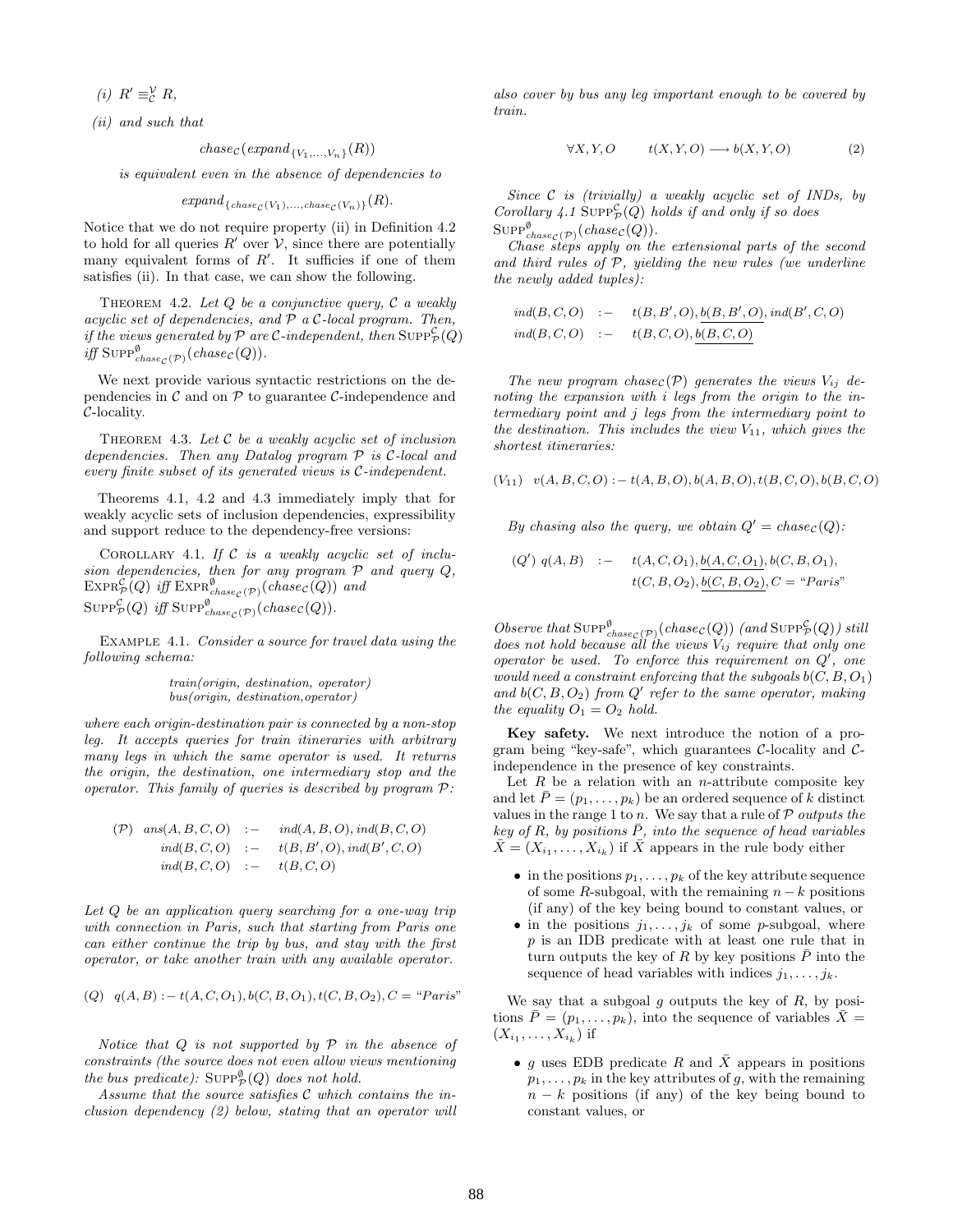•  $q$  uses IDB predicate  $p$  and there exists some rule defining  $p$  which outputs the key of  $R$ , by the key positions  $\bar{P}$ , into variables  $\bar{X}$ .

We say that a rule is *safe* for the key constraint on  $R$ if whenever one of its IDB subgoals outputs the key of  $R$ by some sequence of k key positions  $\overline{P}$  into k variables  $\overline{X}$  =  $(X_{i_1},\ldots,X_{i_k}),$  no other subgoal does the same (for the same key positions  $\overline{P}$ ). Notice that several EDB subgoals may output the key of the same  $R$  by the same key positions and into the same sequence of variables  $\bar{X}$ , as long as no IDB goal does.

EXAMPLE 4.2. Suppose that, in Example 4.1,  $\mathcal C$  contains also a key constraint on the b table, stating that bus operators cover disjoint legs:

$$
\forall X, Y, O \qquad b(X, Y, O), b(X, Y, O') \longrightarrow O = O' \qquad (3)
$$

Notice that chase $_{\mathcal{C}}(\mathcal{P})$  is the same as in Example 4.1 because no chase step applies with the key constraint.

The rules in chase<sub>C</sub>(P) are safe. Indeed, in the second rule, b outputs the key into the sequence  $B, B'$ , while ind outputs it into  $B', C$ . The two subgoals in the first rule also output the key, but into different sequences: A, B and B, C respectively.

Intuitively, safety of the rules in a program  $P$  is designed to guarantee C-locality. It disallows two IDB goals in a rule from outputting the key of some EDB  $R$  into the same variables because this could lead, in the expansion of the rule, to two R goals agreeing on the key attributes and thus triggering a chase step with the key constraint. Since the  $R$  goals would come from the expansion of distinct IDB goals in the rule, the effect of this chase would not be reproducible by chasing the program rules in isolation (as in the definition of  $chase<sub>C</sub>(P)$ ).

We now give a condition ensuring that every set of views generated by  $\mathcal P$  is  $\mathcal C$ -independent. This requires additional restrictions on the rules of the distinguished predicates.

DEFINITION 4.3. A program  $P$  is key-safe for a set of key  $constraints K if$ 

- 1. each rule is safe for all key constraints in  $K$ , and
- 2. for all distinguished predicates ans of P, all defining rules r of ans, and all relational symbols R in the schema, if r outputs the key attributes  $\overline{A}$  (as defined above) of some goal  $R(\bar{A}, \bar{B})$ , it also outputs all nonkey attributes  $\bar{B}$  (by the same definition that applied to the key attributes).

If  $I$  is a set of weakly acyclic INDs, we say that  $P$  is key-safe for  $C = \mathcal{K} \cup \mathcal{I}$  if chase $\mathcal{I}(\mathcal{P})$  is key-safe for  $\mathcal{K}$ .

Note that key-safety can be checked in PTIME in the size of  $P$  and  $K$ .

EXAMPLE 4.3. Continuing Example 4.2, we observe that distinguished predicate ans outputs the pairs of key attributes A, B and B, C, but it also outputs O, the only non-key attribute. Therefore, P is key-safe.

Intuitively, the key safety condition on the distinguished predicates ensures that, given query  $R'$  in terms of some views V generated by  $P$ , there is query  $R \equiv_C^{\mathcal{V}} R'$  such that no

chase step with a key constraint will apply to  $\mathit{expand}_{\mathcal{D}}(R)$ . This is because, if two view atoms in  $R'$  happen to output the key of some EDB goal G into the same variables  $\bar{A}$ , then by key-safety they each must also output all non-key attributes of G, say in variables  $\bar{B}_1$ , respectively  $\bar{B}_2$ . But then there is a query  $R$ , equivalent to  $R'$ , obtained by adding to R' the equalities  $\bar{B}_1 = \bar{B}_2$ . This equality is preserved in  $expand_{\mathcal{V}}(R)$ , so the chase step with the key constraint does not apply on  $expand_v(R)$ . More formally, we can show the following.

THEOREM 4.4. Let  $C$  consist of key constraints and an acyclic set of inclusion dependencies. Any Datalog program  $P$  that is key-safe for C is also C-local and all views generated by it are C-independent.

COROLLARY 4.2. If  $C$  consists of key constraints and an acyclic set of INDs and  $P$  is key-safe for  $C$ , then for any query Q,  $\text{EXPR}_{\mathcal{P}}^{\mathcal{C}}(Q)$  iff  $\text{EXPR}_{chase_{\mathcal{C}}(\mathcal{P})}^{\emptyset}(chase_{\mathcal{C}}(Q))$  and  $\text{Supp}_{\mathcal{P}}^{\mathcal{C}}(Q)$  iff  $\text{Supp}_{\text{chase}_{\mathcal{C}}(\mathcal{P})}^{\emptyset}(\text{chase}_{\mathcal{C}}(Q)).$ 

Example 4.4. Continuing Example 4.3, a chase step with (3) applies on  $Q'$ , introducing the equality atom  $O_1 = O_2$ . With this,  $\text{Supp}^{\emptyset}_{\text{chase}_{\mathcal{C}}(\mathcal{P})}(\text{chase}_{\mathcal{C}}(Q))$  holds, as witnessed by the rewriting

$$
q(A, B) := V_{11}(A, "Paris", B, O).
$$

Remarks. The definition of key-safety described above is over-conservative: it considers all constants as being equatable in a chase step. This is because it only keeps track of the positions bound to constants, ignoring the actual constant values. We describe in Appendix B a refined version of key-safety that takes into account these values. This refined notion of key-safety is implied by the one presented here and detects strictly more decidable cases, but, for ease of presentation, it is omitted from the main text.

According to the results presented so far in this section, and in Section 3, under the decidability restrictions  $(C$ -independence and  $\mathcal{C}$ -locality), we can solve expressibility under  $\mathcal{C}$ even by using our favorite solver for dependency-free support (first reduce to dependency-free expressibility, then reduce to dependency-free support). Symmetrically, we can solve support under  $\mathcal C$  using any solver for dependency-free expressibility. It turns out that the same cross-use of solvers can be achieved by first reducing from expressibility under  $\mathcal C$  to support under  $\mathcal C$  (using Theorem 3.2), and then to dependency-free support (using Theorem 4.1) (and symmetrically for support), as the reductions preserve restrictions for decidability. The formal results are presented in [4].

#### 5. A WIDELY APPLICABLE SOUND TEST

We next present a sound algorithm for testing support, applicable to any program and set of weakly acyclic dependencies. It is a decision procedure (no false negatives) under the decidability restrictions of Section 4, and in the dependencyfree case (where it provides an exponentially better upper bound than previous work).

Our solution is based on the following overall strategy. Since a systematic enumeration of all (potentially infinitely many) views generated by a program  $P$  is infeasible, we instead "describe the behavior" (in a sense formalized shortly) of any view generated by  $P$  w.r.t. a decision procedure (described below) for the existence of a rewriting under  $\mathcal C$  using finitely many views. This description will abstract away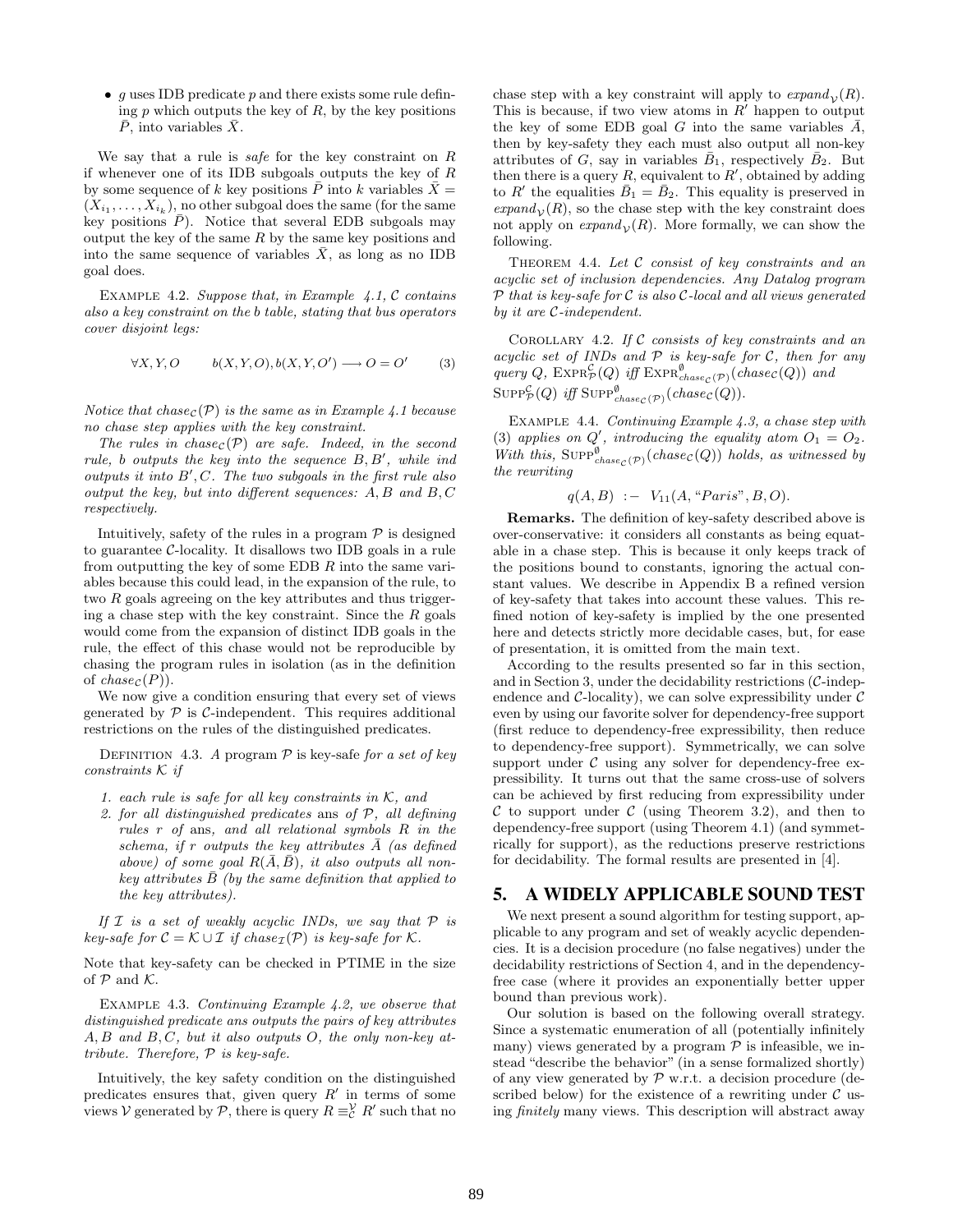from the view body, focusing on how the view behaves in essential tests performed by this decision procedure. As it will turn out, under our decidability restrictions, there are only finitely many distinct behaviors, each exhibited by a possibly infinite set of views. It suffices therefore to find one representative view from each set, thus reducing the problem of checking support by  $P$  to checking the existence of a rewriting using the finitely many representatives. This problem is known to be decidable under weakly acyclic dependencies (Lemma 5.1 below). We start by describing the associated decision procedure.

Canonical Rewriting Candidate. Given a finite set of views  $V$ , an acyclic set of constraints  $C$ , and a query  $Q$ , call the *canonical rewriting candidate* of  $Q$  using  $V$  under  $C$ , denoted  $CRC^{\mathcal{C}}_{\mathcal{V}}(Q)$ , the query obtained as follows: (i) it has the same head variables as  $Q$ , and (ii) its body is constructed by evaluating each view  $V \in V$  over the body of  $chase_{\mathcal{C}}(Q)$ (viewed as a symbolic database, also known as the canonical instance [1]) and adding the subgoal  $V(t)$  for every tuple t in the result of the evaluation.

We show next that the canonical rewriting candidate yields a decision procedure for the existence of a rewriting. This result reformulates a theorem in [9] (see also  $[8]$ )<sup>1</sup>:

LEMMA 5.1 (COROLLARY OF [9]). Q has a rewriting using V under  $C$  iff  $CRC_V^C(Q)$  is one. Moreover, this in turn holds iff (a)  $CRC_V^C(Q)$  is safe (its head variables appear in its body), and (b) there is a containment mapping from Q into the result of chasing with  $\mathcal C$  the expansion of  $CRC^{\mathcal C}_{\mathcal V}(Q)$ :  $chase_{\mathcal{C}}(expand_{\mathcal{V}}(CRC^{\mathcal{C}}_{\mathcal{V}}(Q))) \sqsubseteq Q.$ 

Example 5.1. Revisiting Example 1.1, consider the following set of views  $V = \{V_1, V_2\}$ :

$$
(V_1) \quad ans^1(Z_1, Z_2) \quad : - \quad f(Z_1, X), f(X, Z_2), t(Z_2, "Paris")
$$

$$
(V_2) \quad ans^2(Z_1, Z_2) \quad : - \quad f(Z_1, Y), f(Y, Z_2), b(Z_2, "Paris")
$$

generated (among others) by  $P$ . We will follow, step by step, the rewriting algorithm from [9]. The first step consists in finding mappings from the view queries into the body of Q and adding, to Q, atoms corresponding to the head of the view query.  $V_1$  is mapped into Q by  $m_1 = \{Z_1 : A; X :$  $C; Z_2 : B$ , which leads to adding ans  $(A, B)$ . Similarly, for  $V_2$  we discover the mapping  $m_2 = \{Z_1 : A; Y : C; Z_2 : B\}$ and add ans<sup>2</sup> $(A, B)$ . We stop here, since no more mappings can be inferred. The result is an expanded query

$$
U: q(A, B) := f(A, C), f(C, B), t(B, "Paris"),
$$
  
\n
$$
b(B, "Paris"), s(B, "Paris"),
$$
  
\n
$$
ans1(A, B), ans2(A, B)
$$

in which the newly added atoms are underlined. U is called the universal plan in  $[9]$ , and it is guaranteed that any exact rewriting of  $Q$  is a subquery of  $U$ .

 $R = \text{CRC}^{\mathcal{C}}_{\mathcal{V}}(Q)$  is then obtained from U by keeping only the atoms from the view schema:

$$
R(A, B) := ans1(A, B), ans2(A, B).
$$

 $R$  is equivalent to  $Q$  under dependency  $(1)$ , as can be verified by first constructing the expansion  $E = expand_{\mathcal{V}}(CRC^{\mathcal{C}}_{\mathcal{V}}(Q))$  $as:$ 

$$
E(A, B) \quad := \quad f(A, X'), f(X', B), t(B, \text{``Paris''}), \\
 f(A, Y'), f(Y', B), b(B, \text{``Paris''})
$$

which chases with  $(1)$  to query  $(cE)$ :

$$
cE(A, B) := f(A, X'), f(X', B), t(B, "Paris"),f(A, Y'), f(Y', B), b(B, "Paris"),s(B, "Paris")
$$

into which there is a containment mapping from  $Q$ ,  $cm_q =$  ${A : A, B : B, C : X'}$ . The reverse containment also holds, as witnessed by the containment mapping from  $cE$  into  $Q$ ,  $cm_e = \{A : A, B : B, X' : C, Y' : C\}$ , hence R is indeed a rewriting.

Note that both views contribute to the rewriting, since both t and b atoms are needed as images of the t and b atoms from Q. The contribution of  $V_1$  consists in  $m_{v1}$ , a partial mapping of Q into cE, obtained by restricting the domain of  $cm<sub>a</sub>$  to the first three atoms of  $Q$ :

$$
m_{v1} = \{A : A, B : B, C : X'\}.
$$

In this case, the image of  $m_{v1}$ ,  $E^1$ , is the entire expansion of  $ans^1$ :

$$
E^{1} = f(A, X'), f(X', B), t(B, "Paris").
$$

The contribution of  $V_2$  is enabled by a partial mapping

$$
m_{v2} = \{B : B\}
$$

from (the b atom of) Q into the expansion of ans<sup>2</sup>, with the image

$$
E^2 = b(B, "Paris").
$$

 $m_{v1}$  and  $m_{v2}$  agree on the common B variable, and, since together they cover the whole of the body of Q, we obtain by combining them the containment mapping  $cm<sub>g</sub>$  that maps the entire Q into cE.

 $\textit{Redundant views}$  Let us add now to program  $P$  a new rule, corresponding to the definition of the view  $V_3$  given below:

 $(V_3)$  ans<sup>3</sup> $(Z_1, Z_3)$ : -  $f(Z_1, T), f(T, Z_2), b(Z_3, "Paris").$ 

Running the same rewriting algorithm as above on the set  $\mathcal{V}' = \{V_1, V_2, V_3\}$ , we discover that  $V_3$  maps into Q by  $m_3 =$  $\{Z_1: A, T: C, Z_2: B, Z_3: B\}$ , which leads to a rewriting candidate  $CRC_{\mathcal{V}'}^{\mathcal{C}}(Q)$  of the form

$$
R'(A, B) := ans^1(A, B), ans^2(A, B), ans^3(A, B).
$$

 $V_3$  does not modify the way in which the expansion query (which already had t and b atoms) chases, hence the resulting chased expansion of  $R'$  is:

$$
cE'(A, B) := f(A, X'), f(X', B), t(B, "Paris"),f(A, Y'), f(Y', B), b(B, "Paris"),f(A, T'), f(T', T''), b(B, "Paris"),s(B, "Paris")
$$

We can argue here that  $V_2$  and  $V_3$  are mutually redundant w.r.t. finding a rewriting of Q. The partial mapping  $m_{v3} =$  ${B : B}$  from Q into the expansion of ans<sup>3</sup>, with the image  $b(B, "Paris")$ , is isomorphic to the partial mapping  $m_{v2}$ 

<sup>&</sup>lt;sup>1</sup>Lemma 5.1 is a corollary of  $[9]$ , where it is also proven that there are only finitely many rewritings of  $Q$  using  $\mathcal V$  that are minimal under  $C$ , and that all of them are subqueries of  $CRC^{\mathcal{C}}_{\mathcal{V}}(Q)$ .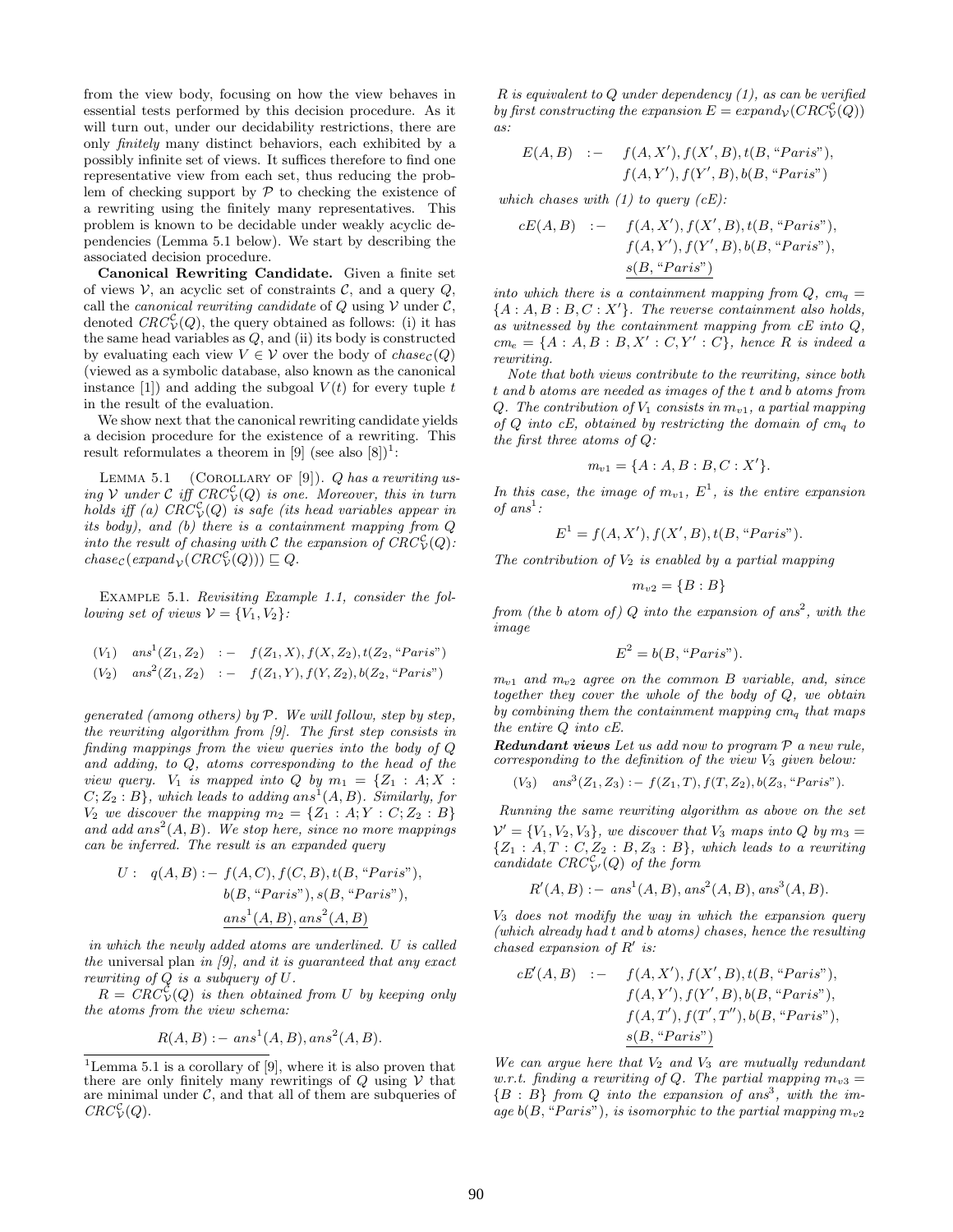from Q into the expansion of ans<sup>2</sup>. To this, add the fact that both mappings from the bodies of the two views into  $Q, v_2$ and v3, agree on the images of the distinguished variables, mapping them into variables A and B of Q. Without going into further details, this would be enough to allow us to discard one of the two views and to obtain as a rewriting either  $ans<sup>1</sup>(A, B)$ ,  $ans<sup>2</sup>(A, B)$  or  $ans<sup>1</sup>(A, B)$ ,  $ans<sup>3</sup>(A, B)$ .

According to Lemma 5.1 and the observations above, in order for a view to contribute to the rewritability of Q

(i) it must generate a subgoal  $q$  of the canonical rewriting candidate

e.g.  $V_1$  generates ans<sup>1</sup> $(A, B)$ , introduced by the mapping  $m_1$  from  $V_1$  into  $Q$ ;

- (ii)  $q$ 's expansion may participate in the chase with  $\mathcal C$  of the expansion  $E$  of the canonical rewriting candidate e.g. the expansion  $E^1$  of ans<sup>1</sup> $(A, B)$  contains the atom  $t(B, "Paris")$ , which, together with the expansion of  $V_2, E^2 = b(B, "Paris")$ , allows a chase step with dependency  $(1)$  to apply;
- (iii) since  $Q$  maps into the chase of  $E$ , the expansion of  $q$ must include (after the chase) the image of a partial map from Q
	- e.g.  $E^1$  is the image of  $m_{v1}$ .

We shall therefore describe a view  $V$  with respect to its behavior for (i), (ii) and (iii), using the notion of descriptor.

Normalized program. For uniformity of treatment, we will assume from now on w.l.o.g. that the program  $\mathcal P$  is normalized as follows. For every  $k$ -ary IDB predicate  $p$ , every rule for p has the head variables  $\bar{Z} = Z_1, \ldots, Z_k$ , in that order. Furthermore, for every EDB predicate e, introduce a new IDB  $e'$ , replace each occurrence of e in  $P$  with  $e'$ , and add the rule  $e^{'}(\bar{Z})$  :  $- e(\bar{Z})$ . The normalized program has only two kinds of rules: those whose bodies consist of a single EDB subgoal (called EDB rules), or solely of IDB subgoals (called IDB rules). For technical reasons, we additionally compute (as in [15]), the closure of the program, which consists in adding for every rule  $r$  in  $P$  all rules obtained from r by systematically equating in all possible ways the head variables of  $r$  with each other and with the constants in  $Q$ .

DEFINITION  $5.1$  (DESCRIPTORS). For a query Q and a program P,  $E^{(p(t),fr)}$  is called a descriptor w.r.t Q and P iff

- $p$  is an IDB predicate from  $P$ ,
- $E$  is a conjunctive query body over EDBs from  $P$ ,
- P generates as expansion of p a query of head variables  $\bar{Z}$ ,  $p(\bar{Z}) := body$ ,
- there is a homomorphism to : body  $\rightarrow$  chase<sub>C</sub>(Q) s.t.  $\mathrm{to}(\bar{Z})=t,$
- fr is a partial variable mapping from  $Q$  into chase<sub>C</sub>(body) such that the image of  $Q$  under fr is  $E$ .

We call E the expansion fragment described by the descriptor, and  $(p(t), fr)$  the adornment of E. We call variables  $\{Z_1, \ldots, Z_k\}$  (where k is the arity of p) the distinguished variables of the descriptor, while all other variables in the range of fr are hidden.

In the following, when referring to a descriptor we will omit the program  $P$  and the query  $Q$  if they are obvious from the context.

EXAMPLE 5.2. In the setting of Example 5.1,  $d_1 =$  $E_1^{(p_1(t_1),f_{r_1})}$  and  $d_2 = E_2^{(p_2(t_2),f_{r_2})}$  below are descriptors for the views  $V_1$  and  $V_2$ , respectively:

$$
d_1 : E_1 = [f(Z_1, X), f(X, Z_2), t(Z_2, "Paris"]],
$$
  
\n
$$
p_1(t_1) = ans(A, B), fr_1 = \{A : Z_1, C : X, B : Z_2\}
$$
  
\n
$$
d_2 : E_2 = [b(Z_2, "Paris"]),
$$
  
\n
$$
p_2(t_2) = ans(A, B), fr_2 = \{B : Z_2\}
$$

Note that, though the two views contribute the same  $ans(A, B)$  goal to the canonical rewriting candidate, the two descriptors distinguish among  $V_1$  and  $V_2$  by the images of  $Q$ into the view bodies  $(E_1 \text{ includes the image of } Q's \text{ } t \text{ and two})$  $f$  goals,  $E_2$  only the b goal).

Before explaining in detail how descriptors are found, we show how they can be used to soundly infer support. Intuitively, a descriptor represents the fragment of a chased view generated by  $\mathcal P$  that serves as image of the partial mapping from Q. Our goal is to put together such fragments in a consistent way to create (if it exists) the image of Q under a containment mapping.

Partial rewriting candidate. More formally, consider a finite set of descriptors w.r.t. to query  $Q$ , program  $P$  and dependencies  $C: \mathcal{D} = \{E_i^{(p_i(t_i), fr_i)}\}_{1 \leq i \leq n}$ , where all  $p_i$  are (not necessarily distinct) distinguished IDBs of P. Introduce for each predicate  $p_i$  a fresh predicate  $p_i^i$  (using the rank i of the predicate in an arbitrary ordering of the descriptor set) such that  $p_i^i \neq p_j^j$  for all  $1 \leq i, j \leq n, i \neq j$ . Assuming w.l.o.g. that Q's tuple of head variables is  $\overline{X}$ , we call the query

$$
R(\bar{X}) : = p_1^1(t_1), \ldots, p_n^n(t_n)
$$

the *partial rewriting candidate* described by  $D$ . The set  $\mathcal{V} := \{ \overline{VF_i : p_i^i(\bar{Z}) : E_i \}_{1 \leq i \leq n} \text{ is called the } view \text{ fragments} \}$ described by  $D$ . The view fragments  $VF_i$  are not necessarily safe queries, if not all the head variables serve as image of the partial mapping  $fr_i$ .

EXAMPLE 5.3. For the set of descriptors  $\mathcal{D} = \{d_1, d_2\}$ from Example 5.2, the fresh view goals are ans<sup>1</sup>, ans<sup>2</sup> respectively. The partial rewriting candidate described by D is

$$
R(A, B) := ans^1(A, B), ans^2(A, B)
$$

(it happens to coincide with the canonical rewriting candidate shown in Example 5.1). The view fragments are

$$
\begin{array}{lll}\n(VF_1) & ans^1(Z_1, Z_2) & := & f(Z_1, X), f(X, Z_2), t(Z_2, "Paris") \\
(VF_2) & ans^2(Z_1, Z_2) & := & b(Z_2, "Paris").\n\end{array}
$$

Notice how  $VF_1$ 's,  $VF_2$ 's bodies are isomorphic to fragments of the bodies of  $V_1$ , respectively  $V_2$  from Example 5.1. Also,  $VF_2$  is not safe as variable  $Z_1$  does not appear in the body.

The following result allows us to test support, as in Lemma 5.1, but using descriptors instead of explicit views. The key idea is to use the partial rewriting candidate instead of the canonical rewriting candidate.

COROLLARY 5.1 (OF LEMMA 5.1). Let  $D$  be a finite set of descriptors w.r.t. query  $Q$ , program  $P$  and dependencies  $C: \mathcal{D} = \{E_i^{(p_i(t_i), fr_i)}\}_{1 \leq i \leq n}$ . Denote with

• R the partial rewriting candidate described by  $\mathcal{D}$ ,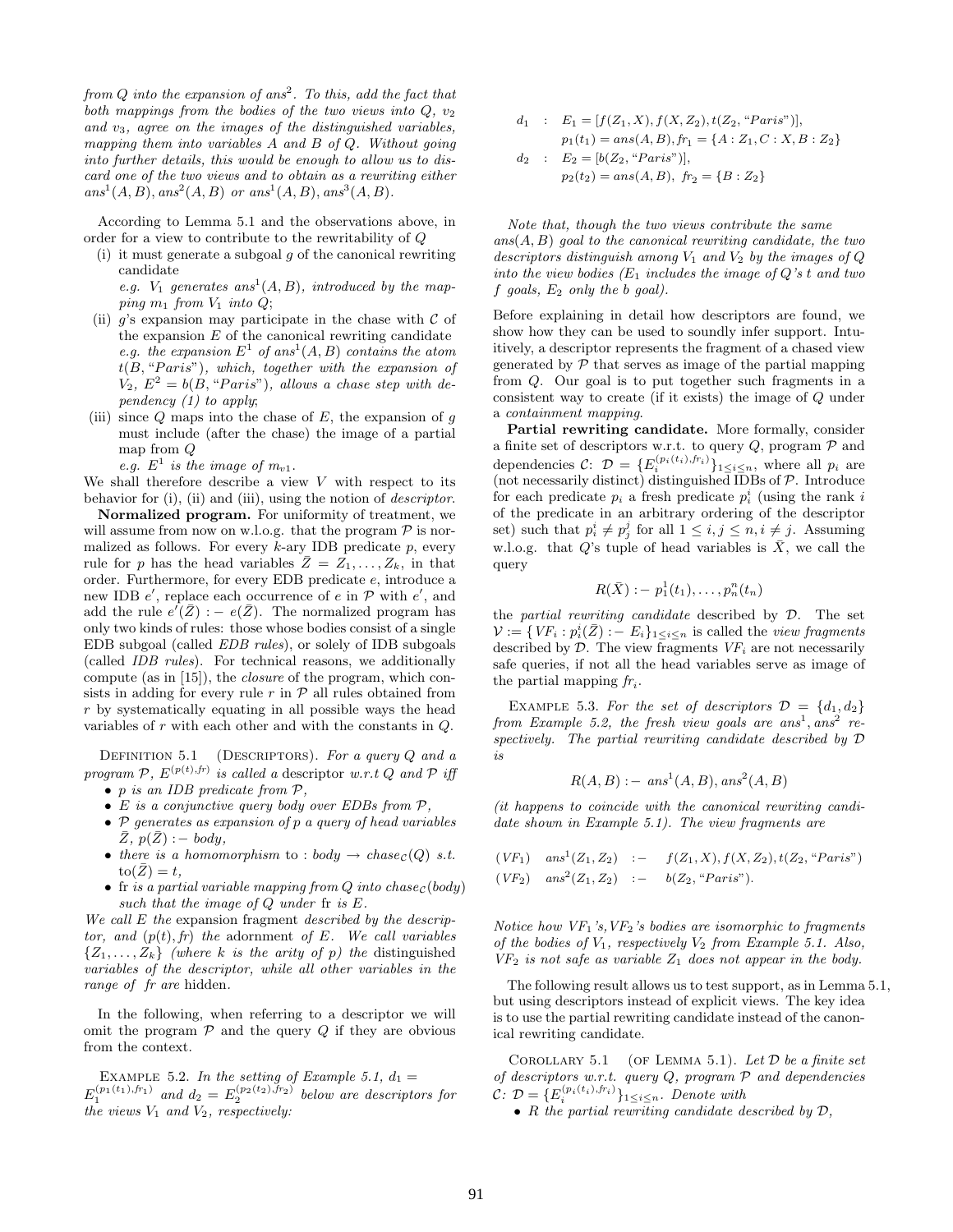- $V$  the view fragments described by  $D$ ,
- E the expansion expand<sub>1</sub>, $(R)$ .

If  $(a)$  R is safe and  $(b)$  there exists a containment mapping cfr from Q into chase $c(E)$ , then Q is supported by P under  $\mathcal{C}.$ 

We say that any set  $D$  as in Corollary 5.1 witnesses support. Notice that conditions (a) and (b) in Corollary 5.1 reformulate the corresponding conditions from Lemma 5.1 in terms of descriptors.

EXAMPLE 5.4. The set of descriptors  $D$  in Example 5.3 witnesses support for the query, program and dependency in our running Example 1.1. Indeed, if we apply the test of Corollary 5.1 to the partial rewriting candidate R and the view fragments  $VF_1$  and  $VF_2$  described by  $D(shown$  in Example 5.3), we obtain

- the expansion
	- $EF(A, B)$  :−  $), f(X', B), t(B, "Paris"),$  $b(B, "Paris")$
- the result (cEF) of chasing EF with dependency  $(1)$ ,

$$
cEF(A, B) \quad : - \quad f(A, X'), f(X', B), t(B, \text{``Paris''}),
$$

$$
b(B, \text{``Paris''}), s(B, \text{``Paris''})
$$

Notice that  $EF$  and  $cEF$  are fragments of  $E$ , respectively  $cE$ from Example 5.1. Let cfr be the mapping  $\{A : A, B : B, C : B\}$  $X'$ . Observe that (a) R is safe; and (b) cfr is a containment mapping from Q into cEF, thus satisfying the conditions of Corollary 5.1.

The number of descriptors is infinite due to the unbounded set of hidden variables, but there are only finitely many isomorphism types of descriptors modulo renaming of the hidden variables, in the following sense:

DEFINITION 5.2 (SIMILARITY). Two descriptors  $E_1^{(p_1(t_1),f_{r_1})}$  and  $E_2^{(p_2(t_2),f_{r_2})}$  are similar iff  $p_1 = p_2$  (and hence the distinguished variables of the descriptors are the same),  $t_1 = t_2$ , and there is an isomorphism i between the ranges of  $fr_1$  and  $fr_2$  which is the identity on the distinguished variables, and i witnesses the isomorphism of  $E_1$ and  $E_2$ .

Intuitively, the condition on  $fr_1$  and  $fr_2$  ensures that the partial containment mapping of Corollary 5.1, restricted to the view fragment, is the same for both descriptors. It is easy to see that similarity is an equivalence relation, and that there are only finitely many equivalence classes of descriptors under similarity. Indeed in  $E^{(p(t),f_r)}$ , p is a predicate from P; t a tuple of variables and constants from  $chase_{\mathcal{C}}(Q)$ , thus the number of distinct values it can take is polynomial in the size of  $chasec(Q)$  and exponential in the arity of p; the number of distinct (up to isomorphism) partial mappings fr is exponential in the number of variables in Q.

Similarity plays a key role in our support test. Indeed we can show that any representative of a similarity equivalence class is as good as any member of the class for the purpose of witnessing support, in the following sense:

(†) if descriptor  $d_1$  is similar to  $d_2$ , then for any set  $\mathcal D$ of descriptors,  $\mathcal{D} \cup \{d_1\}$  is a support witness if and only if  $\mathcal{D} \cup \{d_2\}$  is one.

Algorithm findDescriptors. We next present a bottomup algorithm for computing representatives of descriptor equivalence classes under similarity. The algorithm findDescriptors consists in initializing a set of descriptors  $\mathcal D$  to the empty set, then repeatedly carrying out the rule steps described below until  $D$  reaches a fixpoint (under similarity), finally returning D.

EDB rule step. Consider an EDB rule

$$
e'(Z_1,\ldots,Z_k):=e(Z_1,\ldots,Z_k)
$$

For every variable mapping to from  $Z_1, \ldots, Z_k$  into  $Q$ 's variables and constants, such that the goal  $e(to(Z_1), \ldots, to(Z_k))$ appears in  $chasec(Q)$ ; and every partial variable mapping fr from the variables of Q to  $\{Z_1, \ldots, Z_k\}$  (including the empty-domain one), add to  $\mathcal D$  the descriptor  $E^{(e(to(\bar Z)), fr)}$ , where  $E = e(\bar{Z})$ . Note that descriptors with empty-domain mappings capture the situation when none of the query goals maps into the described  $e$  goal<sup>2</sup>.

IDB rule step. Consider an IDB rule

$$
p(\bar{X}) := p_1(\bar{X}_1), \ldots, p_n(\bar{X}_n)
$$

If there exists a homomorphism  $h$  from the rule body into  $chase_{\mathcal{C}}(Q)$ , and a set of descriptors

$$
E_1^{(p_1(h(\bar{X}_1)), fr_1)}, \ldots, E_n^{(p_n(h(\bar{X}_n)), fr_n)}
$$

in D, then:

Construct the views  $V_i : p_i(\bar{Z}_i) : E_i$ . Denote with E the expansion of the rule body using these views, and with  $x h_i$ the corresponding expansion homomorphism  $x h_i : E_i \to E$ (i.e. the variable renaming performed on each  $V_i$  during expansion). Chase  $E$  with  $C$  and denote with ch the corresponding chase homomorphism  $ch : E \to \text{chase}_\mathcal{C}(E)$ . If the set  $\{ch \circ xh_i \circ fr_i\}_{1 \leq i \leq n}$  of partial mappings from Q into  $chasec(E)$  is compatible, construct the combined mapping  $cfr := \bigcup_{i=1}^{n'} ch \circ xh_i \circ fr_i$ , otherwise exit the rule step. For every partial mapping fr from Q into  $chase_{\mathcal{C}}(E)$  which extends *cfr* (including the trivial extension  $fr = cfr$ ) by mapping additional variables of Q into fresh variables added during the chase, compute the descriptor  $d = F^{(p(h(\bar{X})), fr)}$ , where F is the image under  $fr$  of all goals in  $Q$  such that  $fr$  is defined on all their variables. If d is not similar to any descriptor in D, add it to D.

EXAMPLE 5.5. We next illustrate the rule steps of algorithm findDescriptors for Example 1.1 showing how descriptors  $d_1$  and  $d_2$  from Example 5.2 are derived. First, observe that no chase step applies on Q, so  $Q = \text{chase}_\mathcal{C}(Q)$ .

For brevity, we work on the unnormalized program  $P$ . Applications of EDB rule steps produce (among others) the fol-

<sup>2</sup>Technically, descriptors for EDB rule IDBs using emptydomain partial mappings do not fully conform to Definition 5.1 as the expansion fragment contains a goal that is not the image under the partial mapping. As seen in the IDB rule step, the definition holds for all other IDBs, which are the pre-normalization IDBs.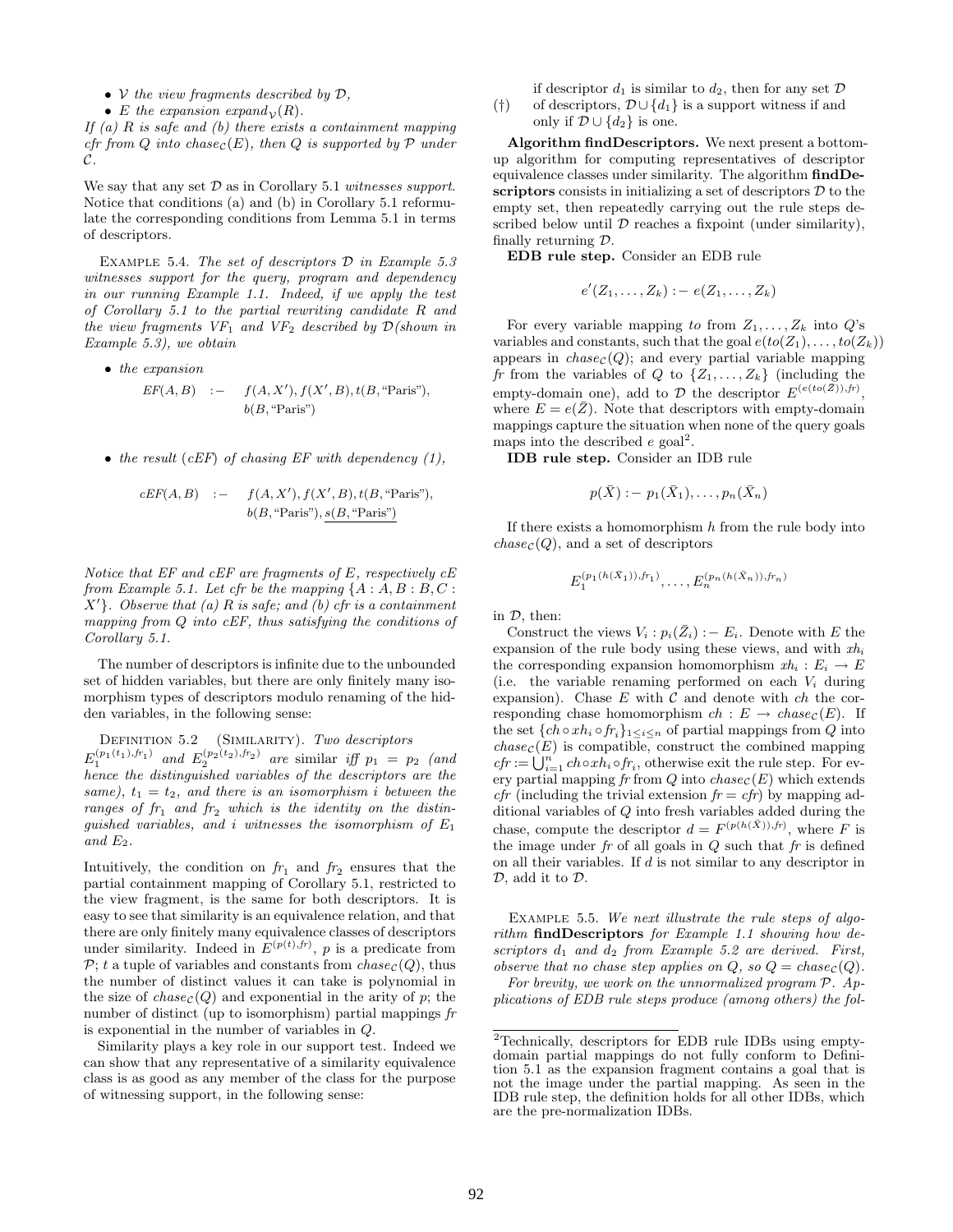lowing descriptors:

$$
d_3 = [f(Z_1, Z_2)]^{(f(A, C), \{A:Z_1, C:Z_2\})}
$$
  
\n
$$
d_4 = [f(Z_1, Z_2)]^{(f(A, C), \{\})}
$$
  
\n
$$
d_5 = [f(Z_1, Z_2)]^{(f(C, B), \{C:Z_1, B:Z_2\})}
$$
  
\n
$$
d_6 = [f(Z_1, Z_2)]^{(f(C, B), \{\})}
$$
  
\n
$$
d_7 = [t(Z_1, "Paris"]^{(t(B, "Paris"); \{B:Z_1\})}]
$$
  
\n
$$
d_8 = [b(Z_1, "Paris"]^{(b(B, "Paris"); \{B:Z_1\})}]
$$

Notice that for the same match of EDB goal  $f(Z_1, Z_2)$  into  $goal f(A, B)$  of chase $c(Q)$ , several partial mappings from the query are considered. We show only two here (in descriptors  $d_3$  and  $d_4$ , where the latter uses the empty mapping, meaning that no query variable is mapped into its fragment). An IDB rule step for the fourth  $P$  rule combines the descrip-

.

tors  $d_5$  and  $d_7$  yielding a new descriptor:

$$
(d_9) \quad [f(Z_1, Z_2), t(Z_2, "Paris"]^{(ind(C, B), \{C:Z_1, B:Z_2\})}
$$

which combines with  $d_3$  using the first rule of  $P$ , yielding  $d_1$ . Descriptors  $d_6$  and  $d_8$  combine via an IDB rule step with the third rule in P to

 $(d_{10}) \quad [b(Z_2, "Paris")]^{(ind(C,B),\{B:Z_2\})}$ 

which combines with  $d_4$  using the first rule of  $P$ , yielding  $d_2$ .

We next prove that the inflationary process for descriptor discovery implemented by algorithm findDescriptors always terminates for weakly acyclic sets of constraints.

LEMMA 5.2. If  $C$  is weakly acyclic, then algorithm find-Descriptors is guaranteed to

- (a) terminate in time exponential in the sizes of  $P$ ,  $C$ , and  $Q$ .
- (b) output only descriptors, which are all pairwise dissimilar.

Algorithm testSupport. Our algorithm for testing support amounts to deciding if the descriptors computed by algorithm findDescriptors give a support witness (in the sense of Corollary 5.1). According to Corollary 5.1, the existence of such a witness is sufficient for support, but, due to our undecidability results, when the program is unrestricted (see Section 6), it is not always a necessary condition. That is why algorithm testSupport is in general only sound.

#### algorithm testSupport

```
input: query Q, program P, set of dependencies C;
begin
 \mathcal{N} := the normalization of \mathcal{P}\mathcal{D} := \mathbf{findDescriptions}(Q, \mathcal{N}, \mathcal{C});\mathcal{D}' := all descriptors from \mathcal{D} pertaining to
          distinguished predicates of \mathcal{N};
  if \mathcal{D}' witnesses support (tested as in in Corollary 5.1)
     then return true;
     else return false;
  end
```
Algorithm testSupport satisfies the following properties.

THEOREM 5.1. If  $C$  is weakly acyclic, the following hold:  $(1)$  algorithm **testSupport** is sound for testing support, and (2) it runs in time exponential in the size of  $P$ ,  $C$ , and  $Q$ .

Algorithm testSupport produces strictly less false negatives than the approach of reducing away dependencies described in Section 4. First, it is a decision procedure whenever the reduction succeeds:

THEOREM 5.2. If  $C$  is weakly acyclic and  $P$  is a  $C$ -local program generating C-independent views, then algorithm test-Support is a decision procedure for support.

COROLLARY 5.2. If  $C$  is a weakly acyclic set of key and foreign key constraints, and chase  $c(P)$  is safe for the keys in  $C$ , then **testSupport** is a decision procedure for support.

Second, the setting of Example 1.1 exhibits a case in which the restrictions required in Section 4 for reduction to the dependency-free case do not apply (they involve keys and foreign keys, while dependency (1) is neither). Indeed, it is easy to check that the chased program does not support the chased query in the absence of dependencies. We therefore need a qualitatively better approach, which is provided by algorithm testSupport: Example 5.5 shows that the call to findDescriptors yields (among others) the descriptors  $d_1, d_2$ , which, according to Example 5.4, witness support.

Algorithm testExpressibility. While we could use the reduction from expressibility to support used in Theorem 3.2, the following variation on testSupport constitutes a direct test: call findDescriptors, keep only the descriptors for distinguished IDB predicates, and perform the test of Corollary 5.1 only on singleton sets of descriptors.

Remark. In a setting in which sources expose limited query capabilities it is not enough to decide support: one would need to also find the actual witness for support and to minimize it. These can be done by simple bookkeeping extensions to our algorithm. The idea is to carry along with the descriptors an arbitrarily chosen view that represents the equivalence class of views described by the same descriptor. Details are explained in the extended version [4].

#### 5.1 Revisiting the Dependency-free Case

Based on algorithm testSupport, we now improve the previously best-known upper bound for checking support in the dependency-free setting. [15] reported a deterministic doubly-exponential upper bound in the size of the query and program. We obtain an exponentially improved upper bound, implied by Theorem 5.2 and Theorem 5.1:

COROLLARY 5.3. In the absence of dependencies, algorithm testSupport

- (a) is a decision procedure for support of a query Q by an arbitrary program P, and
- (b) runs in deterministic EXPTIME in the sizes of  $P$  and  $Q$ .

We next show that this upper bound is tight in the program size, and tight for practical purposes in the query size.

THEOREM 5.3. SUPP $_{\mathcal{P}}^{\emptyset}(Q)$  is NP-hard in the size of Q and EXPTIME-complete in the size of P.

#### 6. BOUNDARIES OF DECIDABILITY

We next justify the restrictions of Section 4 by exploring the boundaries of decidability for the problems of expressibility and support. To calibrate our results, we start with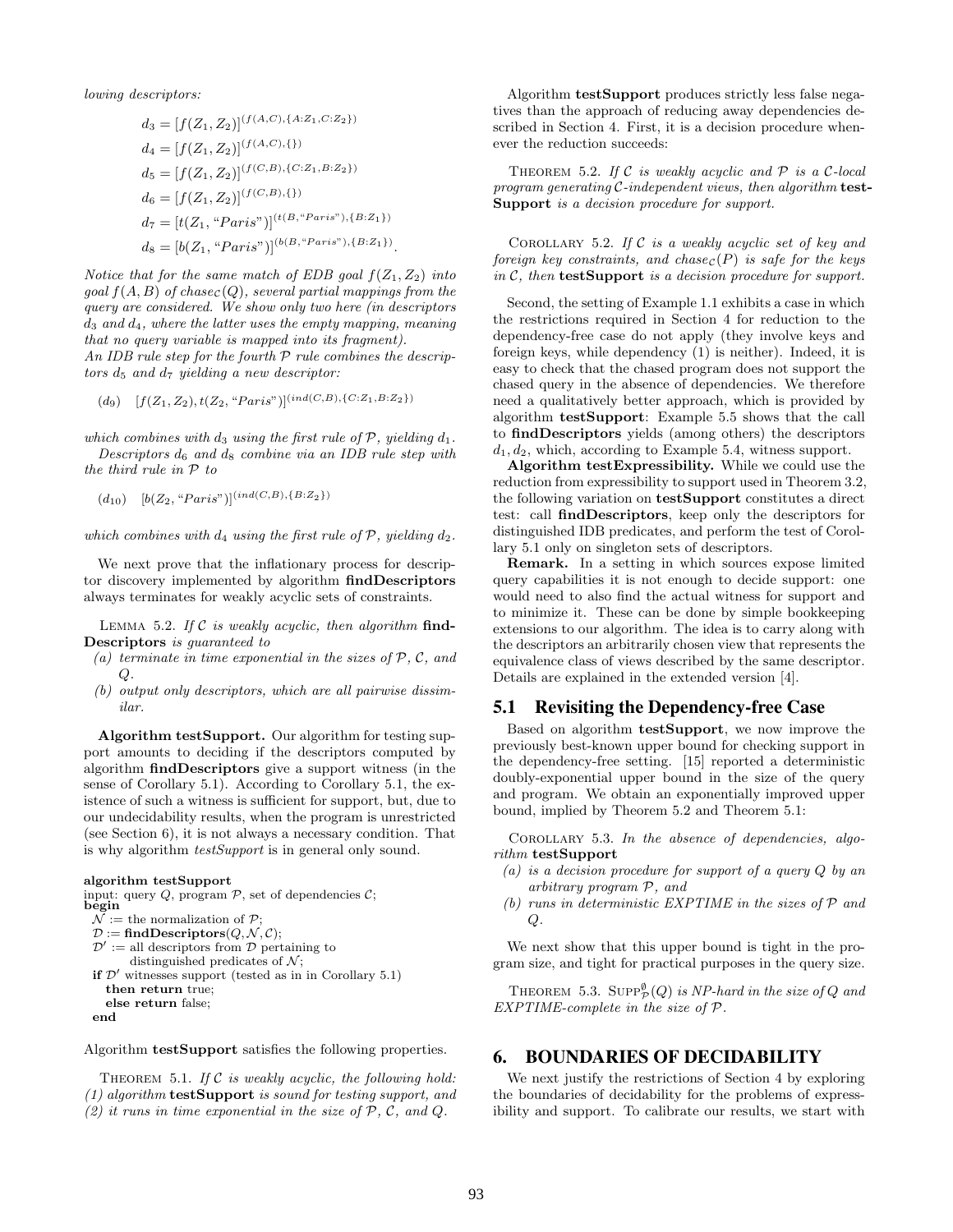the following: allowing unrestricted sets of constraints immediately leads to undecidability even if the program expresses a single view. This result is unsurprising given that unrestricted sets of embedded dependencies notoriously lead to undecidability of many fundamental database decision problems, such as equivalence of queries and implication of dependencies [1]:

THEOREM  $6.1.$  If  $C$  contains arbitrary embedded dependencies,  $\text{EXPR}_{\mathcal{P}}^{\mathcal{C}}(Q)$  and  $\text{Supp}_{\mathcal{P}}^{\mathcal{C}}(Q)$  are undecidable even if P expresses a single view.

Theorem 6.1 shows that decidability requires the set of constraints to conform at least to the restrictions yielding decidability in the single-view case. The most permissive restriction known to date requires  $C$  to be a weakly acyclic set of embedded dependencies [9, 10]. As we show below, weak acyclicity turns out to be too generous for sets of views described by unrestricted programs.

Indeed, it turns out that the interaction of recursion in the program and the presence of dependencies leads to undecidability even under strong restrictions on the dependencies and on the program which are known to lead to decidability in many classical decision problems as long as recursion and dependencies are mutually exclusive. For instance, query rewritability using finitely many views (listed explicitly, not described by a program) is known to be decidable under weakly acyclic dependencies [9], in particular under only functional dependencies (which include key constraints), or only full TGDs. In the absence of dependencies, expressibility and support for arbitrary recursive programs is decidable [15]. Moreover, many classical undecidable Datalog-related problems, such as containment and boundedness (undecidable by [12]) are known to become decidable for recursive monadic programs [6]. However when considering recursion and dependencies together, we obtain surprisingly strong undecidability results.

Recall that a program is monadic if all its IDB predicates have arity 1, and it is *linear* if each rule body contains at most one intentional subgoal.

THEOREM 6.2. If  $P$  is recursive and not key-safe, then  $\text{EXPR}_{\mathcal{P}}^{\mathcal{C}}(Q)$  is undecidable even if C consists of a single key constraint, and  $P$  is a linear monadic program.

This justifies our key-safety restriction, showing that it is maximally permissive. Theorems 6.2 and 3.2 immediately yield:

COROLLARY 6.1. If  $P$  is recursive and not key-safe, then  $\text{Supp}^{\mathcal{C}}_{\mathcal{P}}(Q)$  is undecidable even if C consists of a single key constraint and P is a linear monadic program.

Sets of full TGDs are trivially weakly acyclic, and yet we have:

THEOREM 6.3. If P is recursive, then  $\text{EXPR}_{\mathcal{P}}^{\mathcal{C}}(Q)$  is undecidable even if  $\mathcal C$  contains only full TGDs and  $\mathcal P$  is a monadic program.

COROLLARY 6.2. If  $P$  is recursive, then SUPP $^{\mathcal{C}}_{\mathcal{P}}(Q)$  is undecidable even if  $\mathcal C$  contains only full TGDs and  $\mathcal P$  is monadic.

Since INDs are a particular case of TGDs, it is interesting to contrast Theorem 6.3 and Corollary 4.3. Notice that there is no contradiction here, as weakly acyclic sets of INDs and sets of full TGDs have incomparable expressive power: weakly acyclic sets of INDs can express non-full TGDs, but INDs allow only one atom in the premise, while full TGDs allow multiple atoms.

## 7. RELATED WORK

The necessity of describing infinite families of views exported by the source was first argued in [20] and the problem of deciding support first solved (in the absence of constraints) in [14, 15]. [15] pioneers the idea of reducing support to rewriting the query using finitely many views. Views generated by the program are compared for interchangeability:  $V_1$  and  $V_2$  are interchangeable if in *every* rewriting R of  $Q$ , by replacing the  $V_1$  goals with  $V_2$  goals we still obtain a rewriting. [15] shows that interchangeability induces finitely many equivalence classes on the set of all views generated by the program, and gives an algorithm to find one representative of each class. This finite set of representative views is then used to check for a rewriting. The resulting algorithm runs in doubly-exponential deterministic time. We can show however that interchangeability under dependencies yields infinitely many equivalence classes, thus precluding the reduction from [15] (see Example A.1 in Appendix A). Even in the absence of dependencies, we observe that interchangeability is unnecessarily strong, leading to a refinement of the view equivalence classes that yields exponentially more representatives than truly needed. Intuitively, instead of interchangeability in *every* rewriting of  $Q$ , the descriptor similarity condition (†) from Section 5 detects interchangeability with respect to only the *canonical* rewriting. This allows us to manipulate mapping/partial mapping pairs rather than sets thereof as in [15], which yields the upper bound improvement from doubly-exponential to single-exponential time.

In the dependency-free setting, [23] improves the upper bound for support of [15] to non-deterministic exponential time in the combined query and program size. However for practical purposes this still yields implementations that run in doubly-exponential time. In addition to the extension to constraints, our solution improves on [23] even in the dependency-free case, by achieving an exponentially better upper bound, proven to be essentially tight.

The problem of support strictly extends that of rewriting queries using finitely many views. The latter was treated in depth in the literature, considering various extensions pertaining to the language of queries and views [13, 3, 2, 5], to adding limited access patterns for the views [11, 19], to adding constraints (see the references in [8]), and to mixing such extensions [7]. The problem is NP-complete in the size of the query and views, in practice leading to deterministic exponential-time implementations, which is no better than for support. Prior work on information integration [16] studied answering queries using a finite set of views with limited access patterns with a different goal, namely finding maximally contained answers.

#### 8. CONCLUSION

In this paper, we revisit the problem of deciding support and expressibility of a conjunctive query by (possibly parameterized) views generated as the expansions of a Datalog program, investigating for the first time the effect of source constraints.

We identify practically relevant restrictions on the program which lead to decidability for the most prevalent constraints in practice (weakly acyclic sets of keys and foreign keys). Moreover, we show that even slight relaxations to our restrictions lead to undecidability. We present an algorithm which is applicable to unrestricted programs and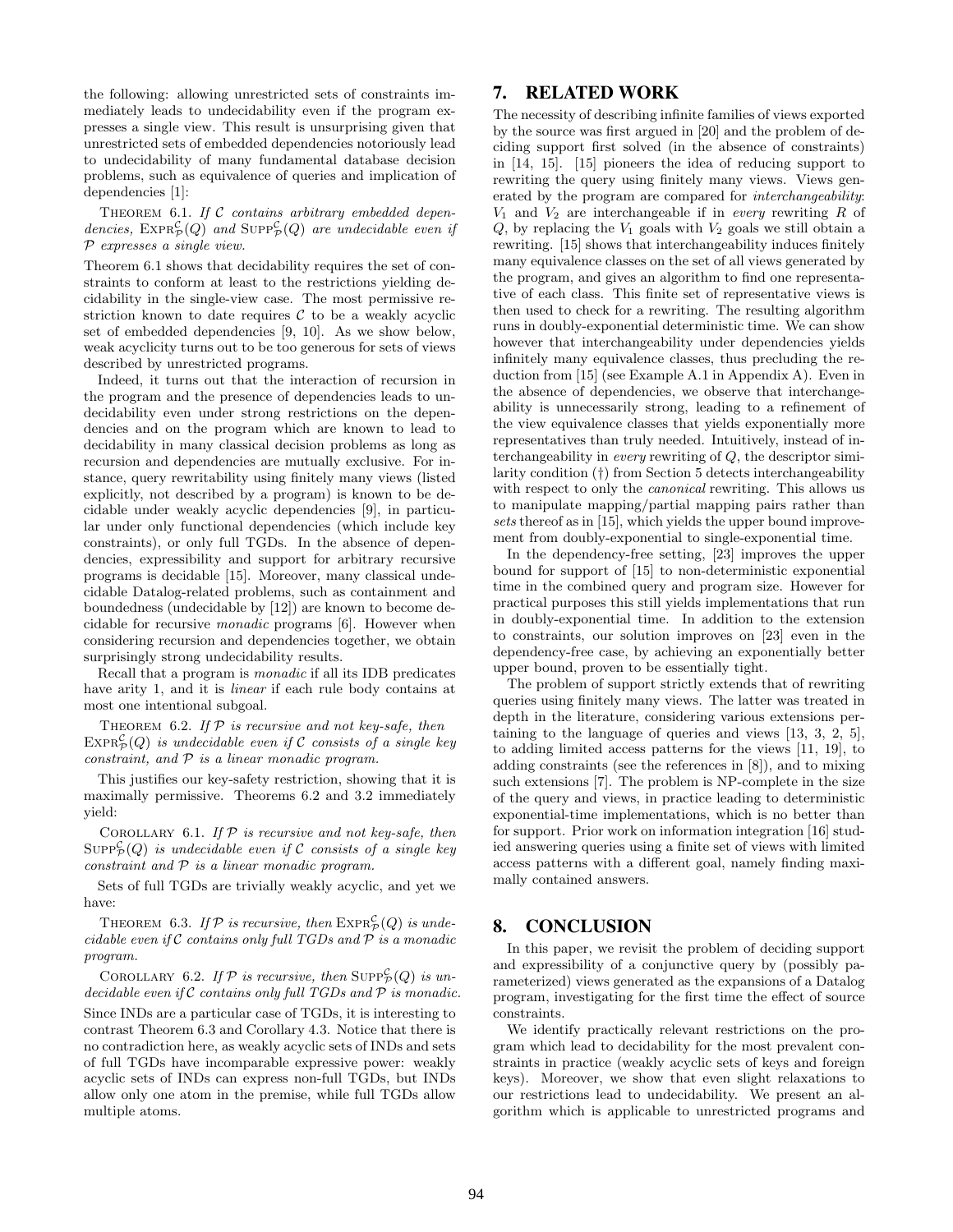weakly acyclic sets of embedded dependencies, yielding a decision procedure in all known decidable cases, and a sound test in general.

We also settle two problems left open by work on the constraint-free case. First, we show that in the absence of constraints our algorithm is a decision procedure which improves the previously known upper bounds for support in the absence of constraints (from 2-EXPTIME [14] and NEXP-TIME [23] to EXPTIME in the query and program size). We also give practically tight lower bounds, showing EXPTIMEhardness for fixed query and NP-hardness for fixed program. Second, we show that expressibility and support are interreducible in PTIME (even under constraints), which allows us to use essentially the same algorithm for solving them.

Note that the support problem discussed in this paper and in prior work decides whether a user query can be handled by the source or not by testing the existence of an exact rewriting using the generated views. This indeed represents the fundamental functionality one may expect in a limited-query-capability setting. However, when no equivalent rewriting exists, a user may also accept a best-effort approach in which instead of the exact answer she obtains its tightest approximations, either from below (contained in the answer) or from above (containing the answer). These approximations are known in the literature on view-based query rewriting as the minimally containing and maximally contained rewritings of the query. We leave for future research the problem of answering approximately a query using a potentially infinite family of views.

### 9. REFERENCES

- [1] S. Abiteboul, R. Hull, and V. Vianu. Foundations of Databases. Addison-Wesley, 1995.
- [2] F. N. Afrati, R. Chirkova, M. Gergatsoulis, and V. Pavlaki. Finding equivalent rewritings in the presence of arithmetic comparisons. In EDBT, pages 942–960, 2006.
- [3] F. N. Afrati, C. Li, and P. Mitra. Answering queries using views with arithmetic comparisons. In PODS, 2002.
- [4] B. Cautis, A. Deutsch, and N. Onose. Querying data sources that export infinite sets of views. Technical Report CS2007-0886, UCSD, 2007. Available at http://db.ucsd.edu/index.jsp?pageStr=publications.
- [5] S. Cohen, W. Nutt, and Y. Sagiv. Rewriting queries with arbitrary aggregation functions using views. ACM Trans. Database Syst. (TODS), 31(2):672–715, 2006.
- [6] S. Cosmadakis, H. Gaifman, P. Kanellakis, and M. Vardi. Decidable optimization problems for database logic programs. In STOC, pages 477–490, New York, NY, USA, 1988. ACM Press.
- [7] A. Deutsch, B. Ludaescher, and A. Nash. Rewriting queries using views with access patterns under integrity constraints. In ICDT, 2005.
- [8] A. Deutsch, L. Popa, and V. Tannen. Query reformulation with constraints. SIGMOD Record, 35(1):65–73, 2006.
- [9] A. Deutsch and V. Tannen. Reformulation of XML queries and constraints. In ICDT, 2003.
- [10] R. Fagin, P. G. Kolaitis, R. J. Miller, and L. Popa. Data exchange: Semantics and query answering. In ICDT, 2003.
- [11] D. Florescu, A. Y. Levy, I. Manolescu, and D. Suciu. Query optimization in the presence of limited access patterns. In SIGMOD, pages 311–322, 1999.
- [12] H. Gaifman, H. G. Mairson, Y. Sagiv, and M. Y. Vardi. Undecidable optimization problems for database logic programs. Journal of the ACM  $(JACM)$ , 40(3):683—713, 1993.
- [13] A. Y. Levy, A. O. Mendelzon, Y. Sagiv, and D. Srivastava. Answering queries using views. In PODS, pages 95–104, 1995.
- [14] A. Y. Levy, A. Rajaraman, and J. D. Ullman. Answering queries using limited external processors. In PODS, pages 227–237, 1996.
- [15] A. Y. Levy, A. Rajaraman, and J. D. Ullman. Answering queries using limited external query processors. J. Comput. Syst. Sci., 58(1):69–82, 1999.
- [16] C. Li and E. Y. Chang. Query planning with limited source capabilities. In ICDE, pages 401–412, 2000.
- [17] A. Maier, A. Mendelzon, and Y. Sagiv. Testing implications of data dependencies. In PODS, 1979.
- [18] A. Motro. An access authorization model for relational databases based on algebraic manipulation of view definitions. In ICDE, pages 339–347. IEEE Computer Society, 1989.
- [19] A. Nash and B. Ludäscher. Processing first-order queries under limited access patterns. In PODS, 2004.
- [20] Y. Papakonstantinou, A. Gupta, H. Garcia-Molina, and J. D. Ullman. A query translation scheme for rapid implementation of wrappers. In DOOD, pages 161–186, 1995.
- [21] S. Rizvi, A. O. Mendelzon, S. Sudarshan, and P. Roy. Extending query rewriting techniques for fine-grained access control. In SIGMOD, pages 551–562, 2004.
- [22] V. Vassalos and Y. Papakonstantinou. Describing and using query capabilities of heterogeneous sources. In VLDB, pages 256–265, 1997.
- [23] V. Vassalos and Y. Papakonstantinou. Expressive capabilities description languages and query rewriting algorithms. J. Log. Program., 43(1):75–122, 2000.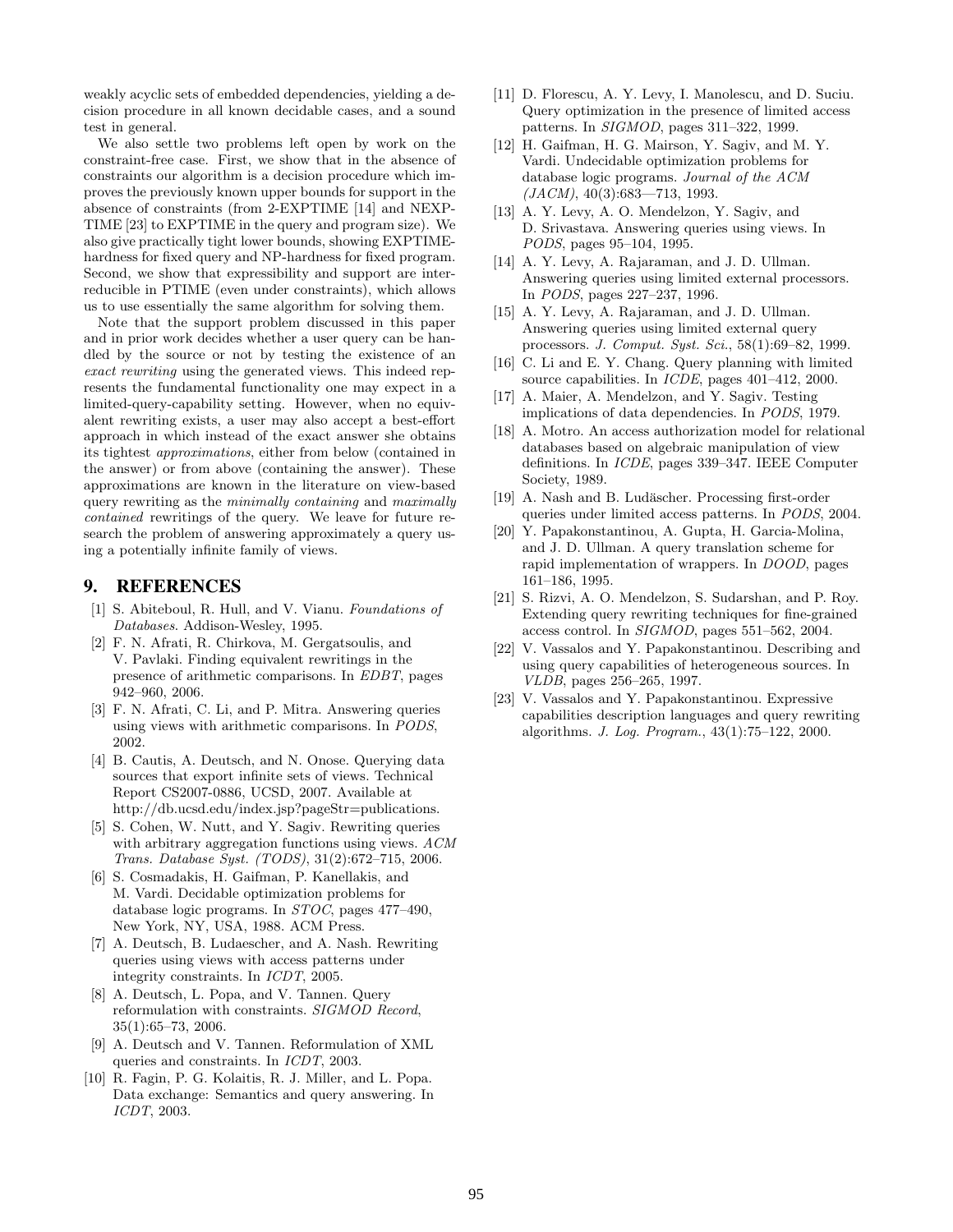# APPENDIX

# A. INTERCHANGEABILITY IS UNHELP-FUL UNDER DEPENDENCIES

The following example shows that under dependencies, there are infinitely many equivalence classes of views with respect to interchangeability. This precludes the reduction described in [15] from the problem of support to that of rewriting using finitely many views, as it involves focusing on representatives of the equivalence classes.

EXAMPLE A.1. We have a program  $P$  that produces unary views as follows:

$$
V(X) := e(X, a, Y), C_r(Y)
$$
  
\n
$$
C_r(X) := e(X, a, Y), C_r(Y)
$$
  
\n
$$
C_r(X) := e(X, b, Y), e(Y', b, Y), e(Y', a, Y'),
$$
  
\n
$$
e(Y, up, Z)
$$
  
\n
$$
C_r(X) := e(X, b, Y), e(Y', b, Y), e(Y', a, Y'),
$$
  
\n
$$
e(Y, down, Z)
$$

Expansions are chains of a-labeled edges ending with a blabeled edge and one of up or down.

Consider the query Q:

$$
Q() \quad := \quad e(D, a, D), e(D, b, A),
$$

$$
e(A, up, B), e(A, down, C)
$$

The source obeys also one key constraint for each  $l \in$  ${a,b}$ :

$$
\forall X, Y', Y'' \ e(X, l, Y'), e(X, l, Y'') \longrightarrow Y' = Y''.
$$

We write  $V_n$  for the expansion with n a-labeled edges and ending with up. We write  $U_n$  for the expansion with n alabeled edges and ending with down.

We can see that, for any n, the rewriting  $R_n$  defined as

$$
R_n():-V_n(X),U_n(X)
$$

is an equivalent rewriting of Q.

However, replacing in  $R_n$  the  $V_n$  goal with any other view  $(V_i \text{ or } U_i)$  would not yield another equivalent rewriting. So each  $V_n$  (and each  $U_n$ ) is in its own equivalence class w.r.t. interchangeability in rewritings for Q. There are therefore infinitely many such equivalence classes.

#### B. REFINED VERSION OF KEY-SAFETY

The notion of key-safety presented in the main text keeps only track of the positions bound to constants, ignoring the actual constant values that may appear in these positions. As a consequence, it may fail to detect decidable instances of expressibility or support, where the constraints can still be ignored after the program and the query have been chased. We give in this section a refined definition for the key-safety restriction that addresses this problem, allowing us to solve strictly more cases by reduction to the dependency-free case.

Let  $R$  be a relation with an *n*-attribute composite key. By a template of constants (in short, template) for the key of R we denote a sequence of values  $T = (v_1, \ldots, v_n)$ , where each  $v_i$  can be either a constant value or a special value denoted *blank*. By the variable positions of  $T$  we denote the

ordered sequence of positions  $\bar{P}_T = (p_1, \ldots, p_k)$  of T that are occupied by blank.

We say that a rule of  $P$  *outputs the key of R, by template* T, into the sequence of head variables  $\bar{X} = (X_{i_1}, \ldots, X_{i_k})$  if  $\bar{X}$  appears in the rule body either

- in the positions  $\bar{P}_T = (p_1, \ldots, p_k)$  of the key attribute sequence of some R-subgoal, with the remaining  $n - k$ positions (if any) of the key being bound to the constant values given in T.
- in the positions  $j_1, \ldots, j_k$  of some p-subgoal, where p is an IDB predicate with at least one rule that in turn outputs the key of  $R$  by the template  $T$ , into the sequence of head variables with indices  $j_1, \ldots, j_k$ .

We say that a subgoal  $q$  outputs the key of  $R$ , by template *T*, into the sequence of variables  $\bar{X} = (\bar{X}_{i_1}, \ldots, \bar{X}_{i_k})$  if

- g uses EDB predicate R and  $\overline{X}$  appears in positions  $P_T = (p_1, \ldots, p_k)$  in the key attributes of g, with the remaining n−k positions (if any) of the key being bound to the constant values given in T, or
- $g$  uses IDB predicate  $p$  and there exists some rule defining p which outputs the key of R, by the template  $\overline{T}$ , into variables  $X$ .

We say that a *rule is safe* for the key constraint on  $R$  if whenever one of its IDB subgoals outputs the key of  $R$  by some template of constants T into k variables  $\bar{X} = (X_{i_1}, \ldots, X_{i_k}),$ no other subgoal does the same (for the same template T). Notice that several EDB subgoals may output the key of the same  $R$  by the same template and into the same sequence of variables  $\bar{X}$ , as long as no IDB goal does. A program  $\mathcal P$ is key-safe for a set of key constraints  $K$  if

- each rule is safe for all key constraints in  $K$ , and
- for all distinguished predicates ans of  $P$ , all defining rules r of ans, and all relational symbols  $R$  in the schema, if r outputs the key attributes  $\overline{A}$ , by some template, of some goal  $R(\overline{A}, \overline{B})$ , it also outputs all non-key attributes  $\bar{B}$ , by some template (using the same definition that applied to the key attributes).

If  $\mathcal I$  is a set of weakly acyclic INDs, we say that  $\mathcal P$  is key-safe for  $\mathcal{C} = \mathcal{K} \cup \mathcal{I}$  if chase  $\tau(\mathcal{P})$  is key-safe for K. Notice that this new definition of key-safety can still be checked in PTIME in the size of  $P$  and  $K$ .

Example B.1. Assuming the schema and constraints of Example 4.3, consider the following modified program  $\mathcal{P}'$ 

$$
(P') \quad \text{ans}(A, B, C, O) \quad := \quad \text{ind}(A, B, O), \text{ind}(B, O) \n \quad \text{ind}(B, C, O) \quad := \quad t(B, B', O), \text{ind}(B', C, O) \n \quad \text{ind}(B, C, O) \quad := \quad t(B, C, O) \n \quad \text{ind}(B, O) \quad := \quad \text{ind}_P(B, O), \text{ind}_{SD}(B, O) \n \quad \text{ind}_P(B, O) \quad := \quad t(B, \text{``Paris''}, O) \n \quad \text{ind}_{SD}(B, O) \quad := \quad t(B, \text{``San Diego''}, O)
$$

Notice that  $\mathcal{P}'$  is not key-safe under the weaker restriction, since the rule defining  $ind'$  is not safe. But we can easily see that the two constants appearing in the second attribute of the key cannot be equated during the chase, and  $P'$  is indeed key-safe under the refined definition.

More precisely, in the sixth rule, b outputs the key into the sequence of variables B, by the template

$$
T_1 = (blank, "San Diego").
$$

Similarly, in the fifth rule, b outputs the key into the sequence of variables B, by the template

$$
T_2 = (blank, "Paris").
$$